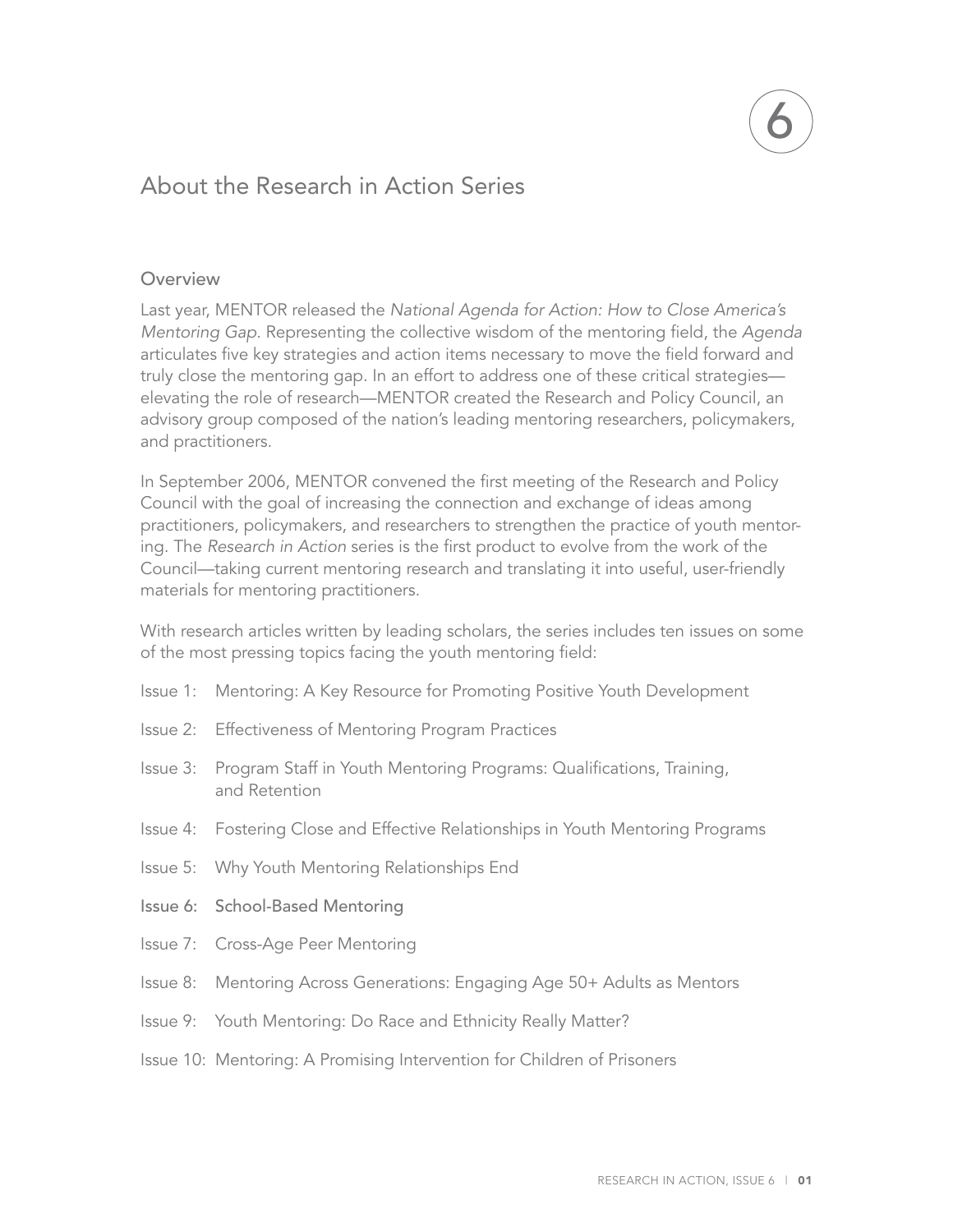### Using the Series

Each issue in the series is designed to make the scholarly research accessible to and relevant for practitioners and is composed of three sections:

- 1. Research: a peer-reviewed article, written by a leading researcher, summarizing the latest research available on the topic and its implications for the field;
- 2. Action: a tool, activity, template, or resource, created by MENTOR, with concrete suggestions on how practitioners can incorporate the research findings into mentoring programs; and
- 3. Resources: a list of additional resources on the topic for further research.

As you read the series, we invite you to study each section and consider what you can do to effectively link mentoring research with program practice. Please join us in thanking the executive editor, Dr. Jean Rhodes, and the authors of this issue, Drs. Michael Karcher and Carla Herrera, for graciously contributing their time and expertise to this project.

Executive Director Senior Vice President Vice President

inde

Gail Manza **Tonya Wiley** Cindy Sturtevant Borden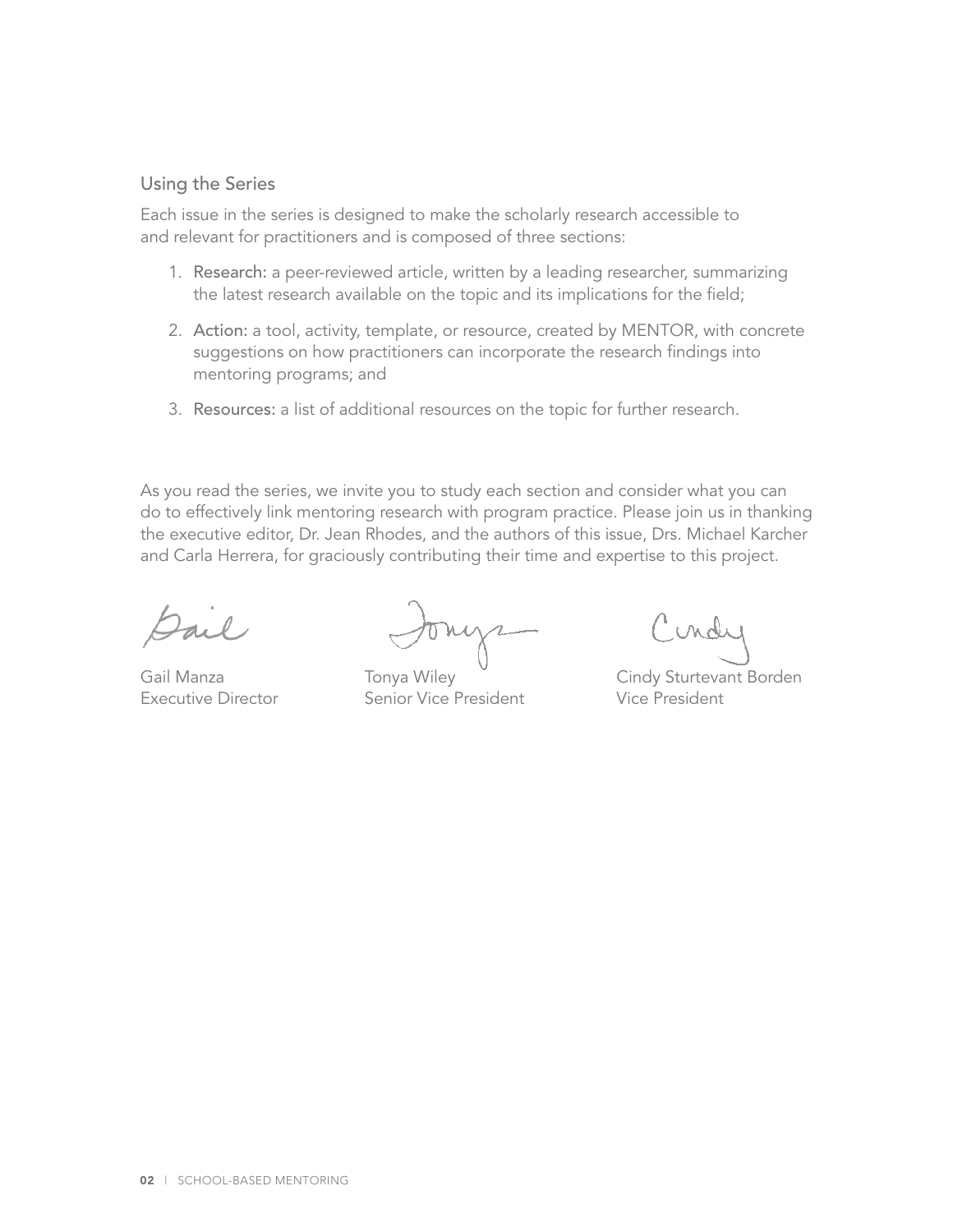RESEARCH



## School-Based Mentoring

Michael Karcher, Ed.D., Ph.D., *University of Texas at San Antonio* & Carla Herrera, Ph.D., *Public/Private Ventures*

Over the last ten years, mentoring has seen unprecedented growth. This has been particularly noticeable in school-based mentoring (SBM), a relatively new form of mentoring that brings mentors into schools to meet with students. A national poll conducted by MENTOR (2006) estimated that close to 870,000 adults are mentoring children in schools, and this estimate does not include the thousands of high school-aged volunteers currently mentoring in schools.

SBM is now the most common form of formal mentoring in the U.S., surpassing traditional community-based mentoring (CBM). Its growth, however, has outpaced the research necessary to determine whether and how the program works (Portwood & Ayers, 2005). Recent studies have begun to outline some of the model's strengths and challenges. Results from these studies support three main conclusions: 1) SBM is a very different intervention from the traditional CBM model; 2) the approach does benefit participating youth, primarily in peer relationships and other school-related areas; and 3) several practices may be crucial for maximizing youth benefits.

## School-based and Community-based Approaches to Mentoring

Although the underlying goal of SBM and CBM is the same (i.e., providing at-risk youth with supportive relationships), the school context provides matches with opportunities not available in CBM, and, at the same time, places constraints on relationship development that are not present in CBM. These differences yield different match experiences and ultimately contribute to the somewhat distinct, context-specific impacts.

One potential strength of SBM is the fact that staff can supervise matches at the school, and thus involve groups of mentors not typically utilized in CBM, such as high school and college age mentors who may prefer or require the additional structure of the school context and on-site supervision (Karcher, 2005b). Additionally, because teachers nominate students for the program, SBM can reach children whose parents might not have the resources necessary to seek out mentoring services for their children (Herrera, 1999).

The school context may also provide mentors with salient opportunities to influence school-related outcomes. For example, the mentor's presence may provide youth an incentive to come to school more often and a disincentive to misbehave in this context. Some school-based mentors may even become a voice or advocate for the child at school (Herrera, 1999).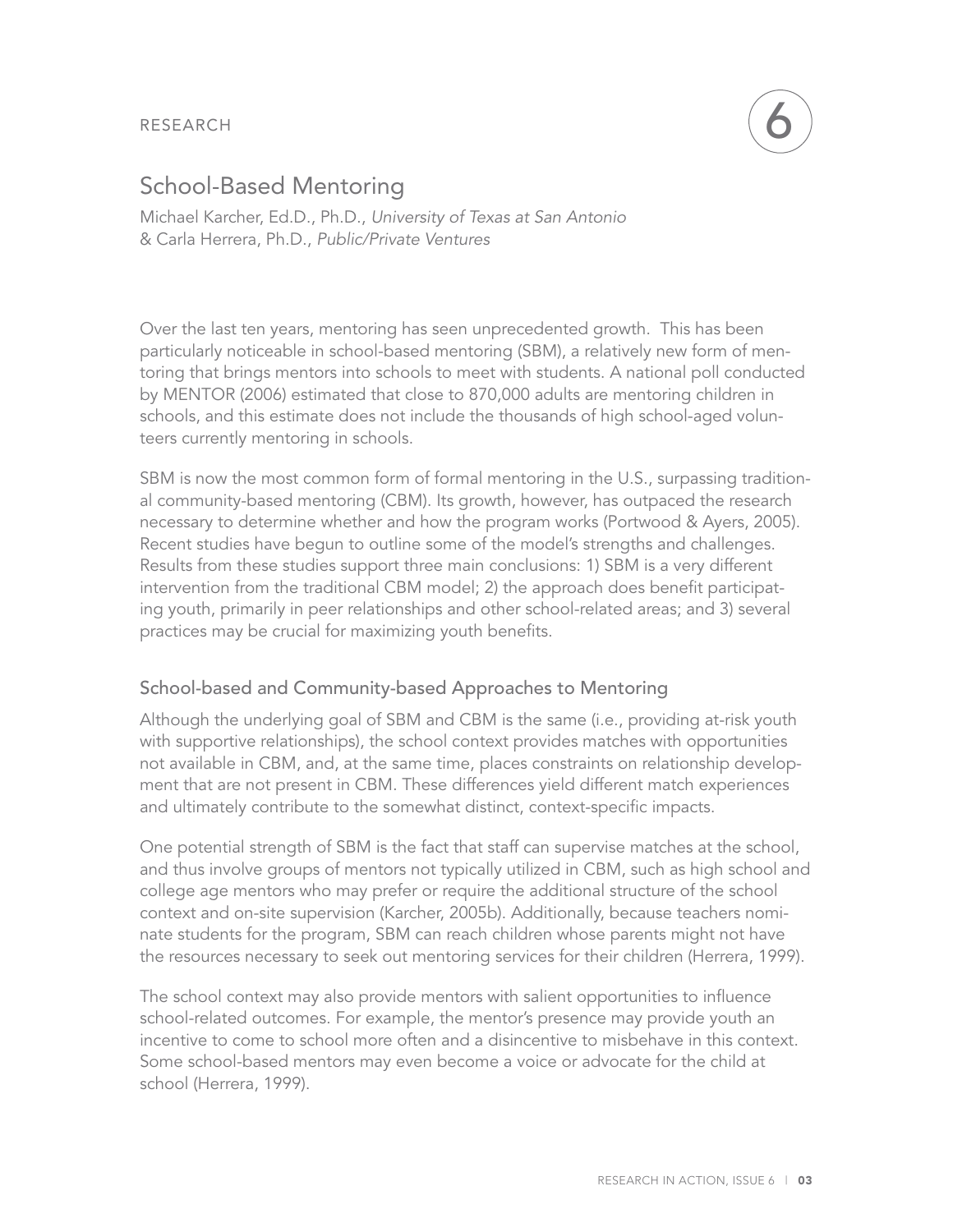Finally, in contrast to CBM, SBM match meetings often occur in the presence of peers. We know very little about the effects of this meeting format. These peer interactions (or peers' reactions to a classmate's being assigned a mentor) could inhibit the match from engaging in interactions that could add depth to their relationship, as we suspect may occur more often among older mentees. Or, peer interactions could provide the mentor with valuable insights into the child's social skills and relationships as well as opportunities to scaffold the child's peer-related development. Additionally, when a child's peers observe her being valued and appreciated by a mentor, it may influence how those peers view the child. There is some evidence of this, especially in elementary schools (see Hughes & Cavell, 2004). In fact, as we discuss below, improvements in peer relationships, support, and connectedness appear to be some of the key outcomes of SBM.

Yet, in addition to the potential benefits of this context, the school setting also places several constraints on SBM meetings not experienced in CBM. Class schedules tightly limit the time matches can spend together, and the summer schedule, as well as other holidays, impose pauses in relationship development that do not occur in the lives of CBM matches. The school context also does not allow mentors to engage in the types of activities that could contribute to CBM's success—for example, connecting the child to the surrounding community or providing an escape from a difficult home environment. The school also provides far fewer opportunities for playful activities than does mentoring in the community. There is longstanding evidence (Goodman, 1972) that more active mentoring relationships yield bigger impacts than those based primarily on discussion. In schools, and increasingly between elementary and high school, opportunities to engage in physical activities become fewer and harder to find (Karcher, 2007a).

Despite these differences, costs for SBM and CBM programs are very similar—about \$1,000 per match per year (Herrera et al., 2007). But there is considerable variation across programs. Some of this variation is due to differences in child-to-staff ratios (i.e., the more children served per staff member, the less expensive the program) (Herrera et al., 2007). Some may also reflect the fact that programs working with youth with greater needs typically require more staff and resources. For example, the *Friends of the Children* program in Portland, Oregon is relatively expensive because it pays mentors to work with children for four hours a week. Each paid mentor works with a small number of children; thus, the program's child-to-paid mentor ratio is relatively low, making it much more costly than the average SBM program. Yet, the program also serves a population of youth at much greater risk and over a significantly longer period of the child's life than most SBM programs. This example highlights the fact that costs must be weighed with the type of services being provided and the population being served when determining a program's potential value. SBM's costs and benefits have yet to be examined by researchers in this way.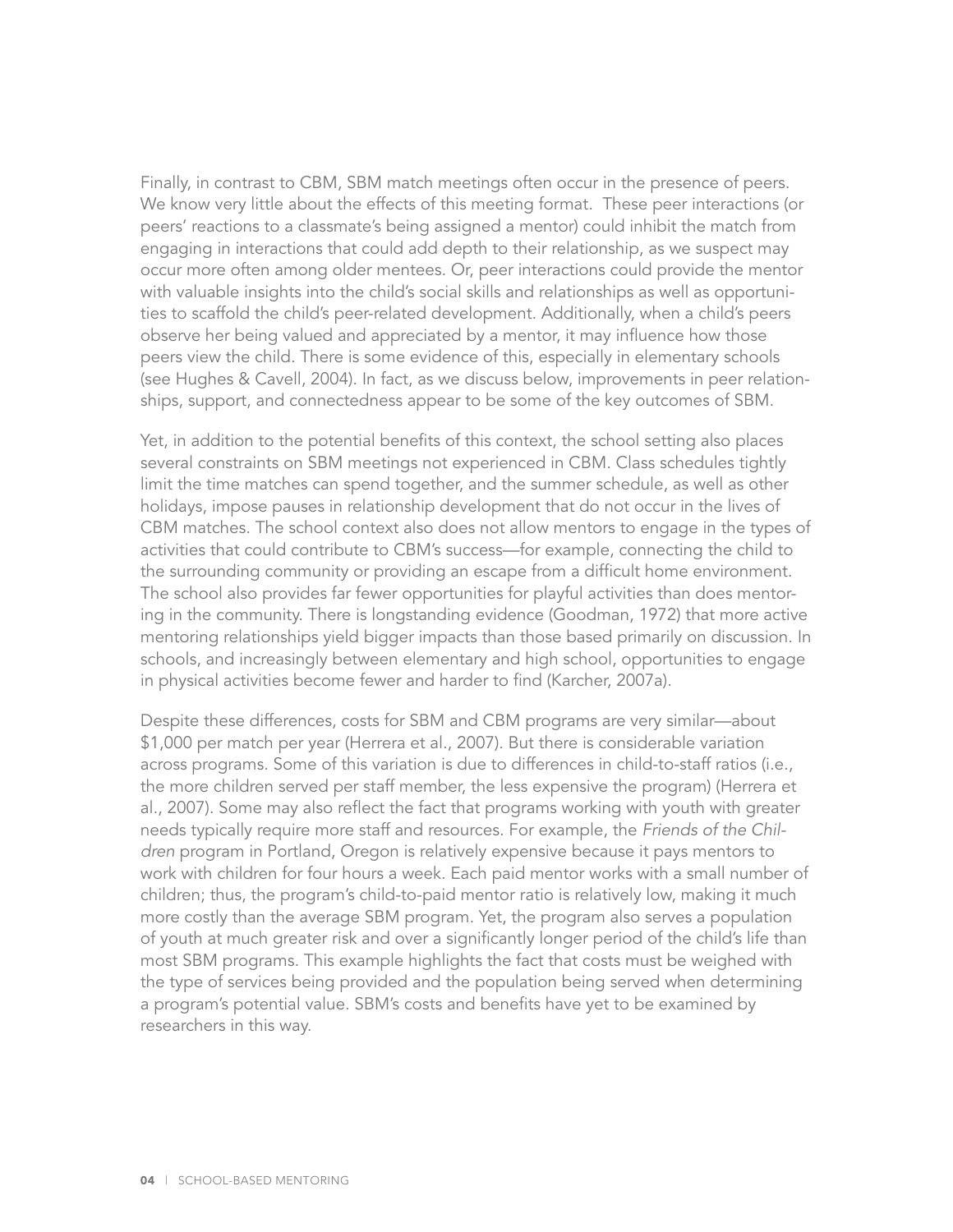Similarly, cost assessments of SBM have not yet considered how many hours of mentoring the child receives for every dollar spent. SBM and CBM programs both cost about \$1,000 per child per year. However, relative to youth involved in CBM, youth in SBM programs receive much "less" mentoring (i.e., fewer hours of mentoring) per dollar per year of mentoring. Thus, despite their similar annual cost, SBM is a much more expensive program *per hour.* Yet, it is difficult to ascribe a value to the content of a given hour in these programs. For example, it is possible that an hour in SBM is much more focused and productive than a given hour in CBM, simply because the mentor and youth know that they have very little time together, so they use it more wisely. In other words, a given hour in these two very different programs may have very different values, making a direct comparison of "total time together" potentially misleading. Considering the outcomes yielded for a given price is likely a better strategy. Recent data on outcomes combined with cost data (Herrera et al., 2007) will enable researchers to begin to assess whether, dollar for dollar, SBM yields comparable benefits to CBM and other programs for youth—a crucial next step in understanding the program's true cost.

## SBM Outcomes

Until recently, most SBM studies have been conducted using non-experimental or quasiexperimental methods (see Portwood & Ayers, 2005; Rhodes, 2005). In their meta-analysis of 55 mentoring program effectiveness studies, DuBois, Holloway, Valentine, and Cooper (2002) found similarly "small" effects for SBM, CBM, and other mentoring programs. The results from several studies since then suggest that SBM does indeed provide youth with important benefits that are comparable in size to those achieved in CBM but considerably smaller than those yielded from counseling interventions. In particular, two recent, largescale random assignment impact studies have provided the field with rigorous evidence that the program works. These benefits are mostly in school performance, attitudes, and behavior, as well as peer relationships.

## *The Big Brothers Big Sisters SBM (BBBS SBM) Impact Study* (Herrera et al., 2007)

This study, conducted by Public/Private Ventures, involved ten BBBS agencies nationwide and 1,139 youth in 4th through 9th grades, attending 71 different schools. About 80 percent of the youth received free or reduced-price lunch and/or lived in a singleparent home; and 77 percent were having difficulties in at least one of four areas of risk assessed (i.e., academic performance, school behavior, relationships, and youth-reported misconduct). After the first school year of program involvement, during which youth received an average of about five months of weekly mentoring, teachers reported that participating youth improved more than their non-mentored peers in several aspects of their school performance and behavior (e.g., overall performance, quality and number of assignments turned in, skipping school, serious school infractions). Participating youth also felt more confident in their scholastic abilities. The size of these benefits was modest, although almost identical to that reported for the BBBS CBM program (Tierney,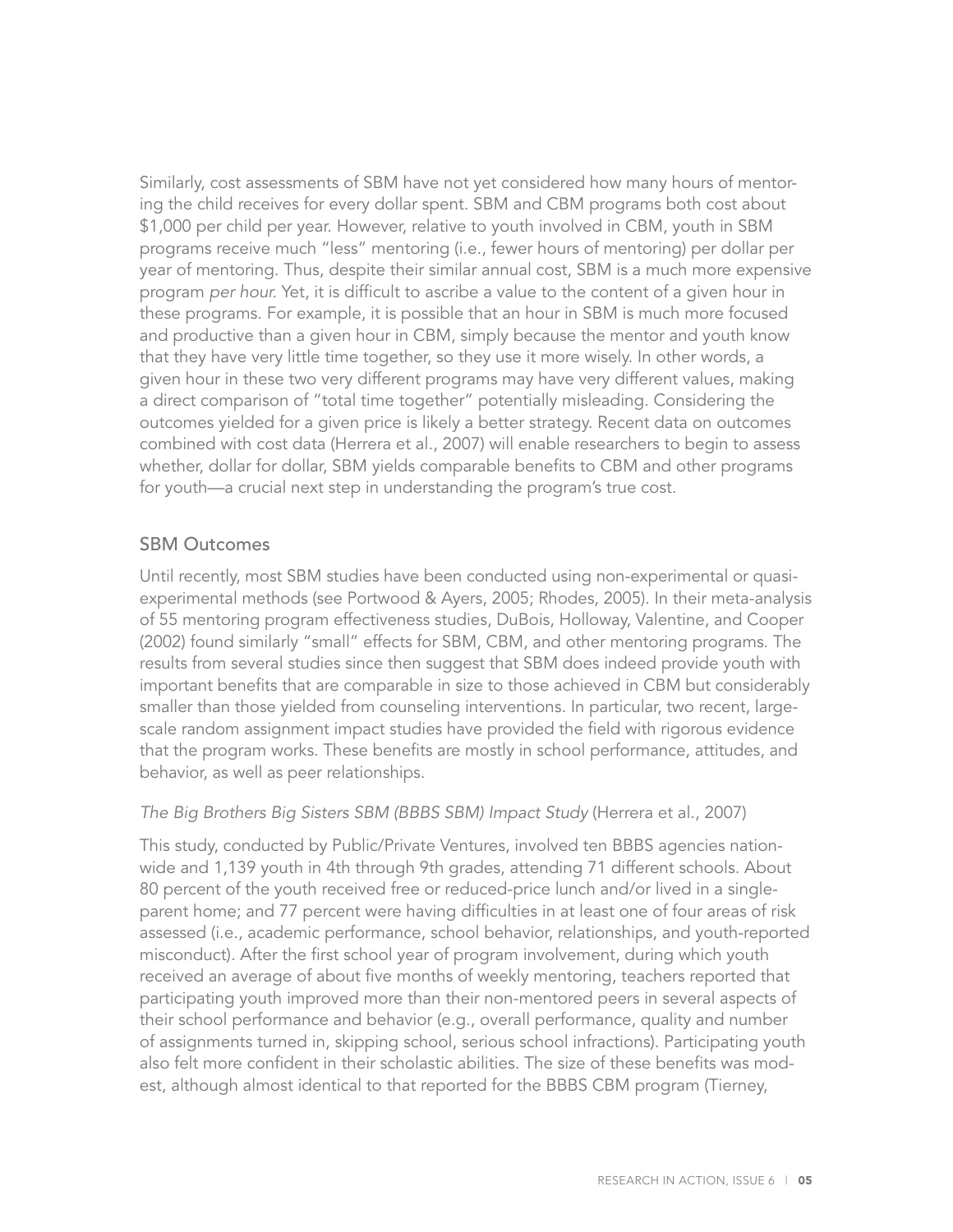Grossman, & Resch, 1995). However, BBBS SBM benefited youth in only school-related outcomes; whereas BBBS CBM affected a much broader set of outcomes, including initiation of drug and alcohol use, and parent relationships.

Yet, unlike the BBBS CBM study, the BBBS SBM evaluation included a six-month followup assessment to test the durability of these changes. Similar to those few studies that have included an additional follow-up beyond the typical program dosage (e.g., Aseltine, Dupre & Lamlein, 2000), most of these SBM outcomes were not sustained into the first half of the second school year of the study, when about half of the youth were no longer receiving mentoring.

#### *The Communities In Schools (CIS) Study of Mentoring In the Learning Environment (SMILE) Impact Study* (Karcher, 2007b)

In this study, the effect of providing youth SBM, in addition to other school-based support services, was examined with a sample of 516 predominately Latino(a) students in grades 5 through 12 attending 19 schools. Participants in the multi-component intervention run by Communities in Schools of San Antonio were randomly assigned to one of two conditions: (1) supportive services alone; or (2) supportive services plus SBM. Therefore, unlike the BBBS SBM study described above, the CIS SMILE study examined the "additive" effect of providing a school-based mentor to youth who were already receiving other services, such as tutoring, group counseling, and enrichment activities.

The duration of the SBM relationships in the CIS SMILE study were brief (typically eight meetings across three months), partly because the agency experienced barriers to retaining mentors. Relative to those youth who were not mentored, youth who were randomly assigned to receive a mentor improved in their self-reported connectedness to peers, self-esteem (global and present-oriented), and social support from friends. Other studies also have noted improvements in peer relationships (Curtis & Hansen-Schwoebel, 1999; Herrera, 2004; King, Vidourek, Davis & McClellan, 2002) as well as in attitudes toward or about oneself (Curtis & Hansen-Schwoebel, 1999; Karcher, 2005c; Portwood et al., 2005; King et al., 2002). The SMILE study did not find impacts in several other areas, including grades and attendance. The size of the program effects in this study also were small.

#### *Who Benefits the Most?*

Understanding which youth receive bigger benefits from SBM is important for programs in that these differences could be used to help determine which youth should receive a school-based mentor (versus a community-based mentor or some other intervention) or how to improve services for particular groups of youth. Additional analyses from the SMILE study, for example, suggest that the age and sex of the mentee may play an important role in determining potential benefits of the program. Compared to their peers who received other support services alone, the elementary school (5th grade) Latino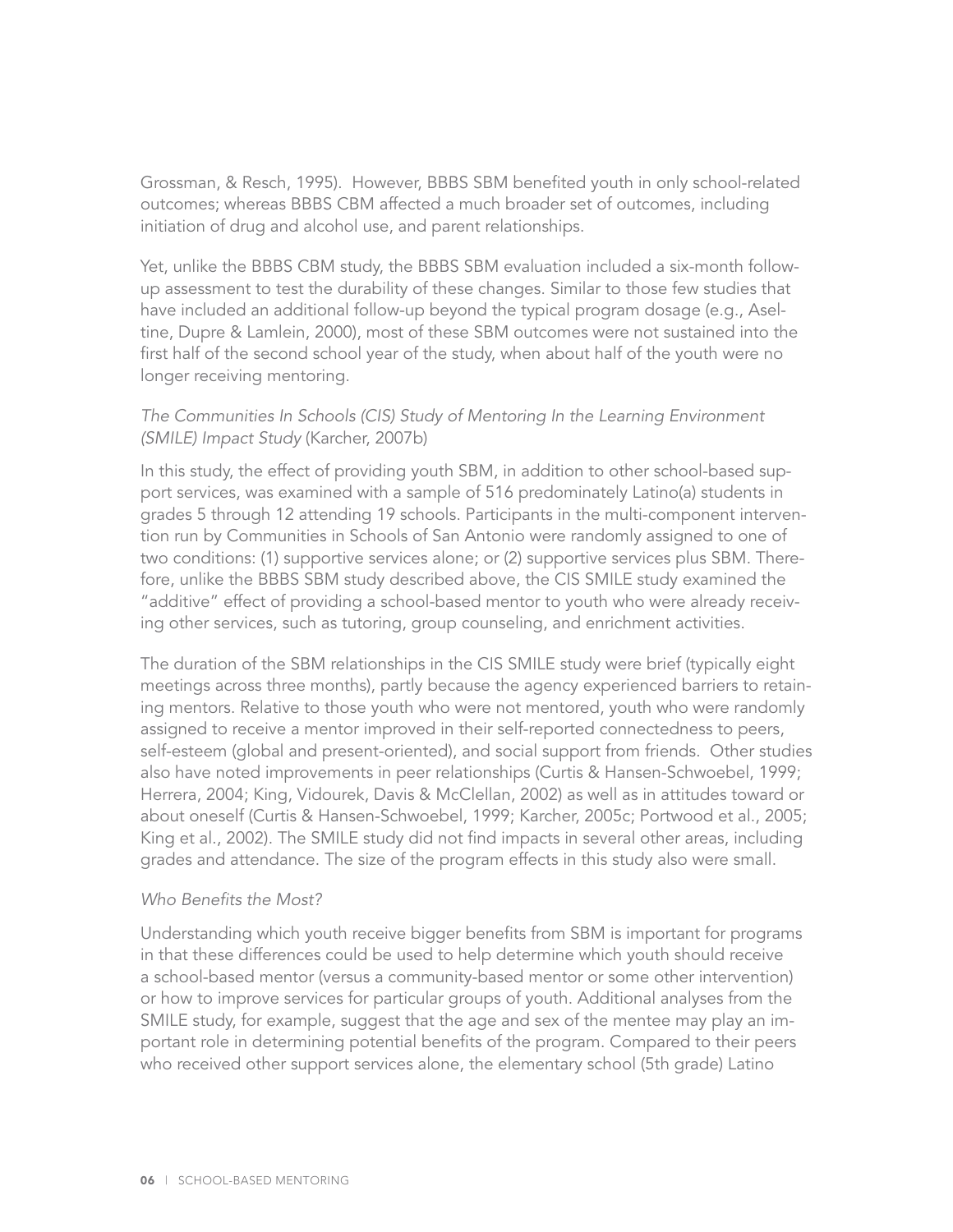boys and high school Latina girls benefited most. The 5th grade boys who were mentored reported better social skills (empathy and cooperation) and higher levels of hopefulness and connectedness both to culturally different peers and to school. The high school girls reported greater connectedness to culturally different peers, self-esteem, and support from friends.

Earlier, we discussed the fact that because SBM takes place around the youth's peers, the youth may experience a boost in social status as a result of positive peer impressions of having a mentor (Herrera, 1999). However, these same processes may work against positive effects for different age groups or genders. The nature of peer relationships changes as children move from elementary to middle and then to high school. Emerging cognitive skills may allow teens to anticipate the way others are thinking about them in ways children cannot (Selman, 1980). This may help explain why, in the P/PV (BBBS SBM) study, when youth were asked when they applied how excited they were to have a mentor in the program, they expressed significantly less excitement as they progressed from elementary to middle to high school. Having a mentor may simply mean different things for younger and older youth or for girls versus boys. Herrera et al. (2007) reported that girls seemed to benefit slightly more than boys. Mentoring may be viewed more as a "helping relationship" than a "social opportunity" among older youth, and there is evidence that girls are more receptive than boys to receiving such services (Weisz et al., 1995). These processes suggest that programs may need to find creative ways to ensure that having a mentor is viewed by all students as a privilege and a rewarding opportunity rather than a corrective treatment about which older mentees might feel embarrassed.

Other studies provide additional hints that the program may be more beneficial for particular groups. For example, youth performing better academically at the start of their program involvement seemed to benefit slightly more than those who were struggling academically (Herrera et al., 2007; Karcher, 2004). It may be that mentors of academically struggling mentees feel compelled to intervene and assist with academics, which may diminish the effectiveness of the mentor. As youth move from elementary into middle and high school, there is an increasing emphasis among mentors on making academic and behavioral improvements and less emphasis on relationship development (Karcher, 2007c), which may heighten older youths', and especially academically underachieving adolescent mentees', likelihood of feeling that mentoring is a remedial rather than a social activity.

In short, while there is limited research on differential effects of SBM, the data that are currently available suggest that not all youth benefit in the same ways. These findings should not imply that programs should stop serving those youth receiving the smallest benefits, but rather that program staff may have to put more thought into developing program models that fill the needs of those youth who are not yet getting from their participation as much as they could. For example, the fact that the SMILE study found no positive effects of SBM for high school boys suggests that it is worth considering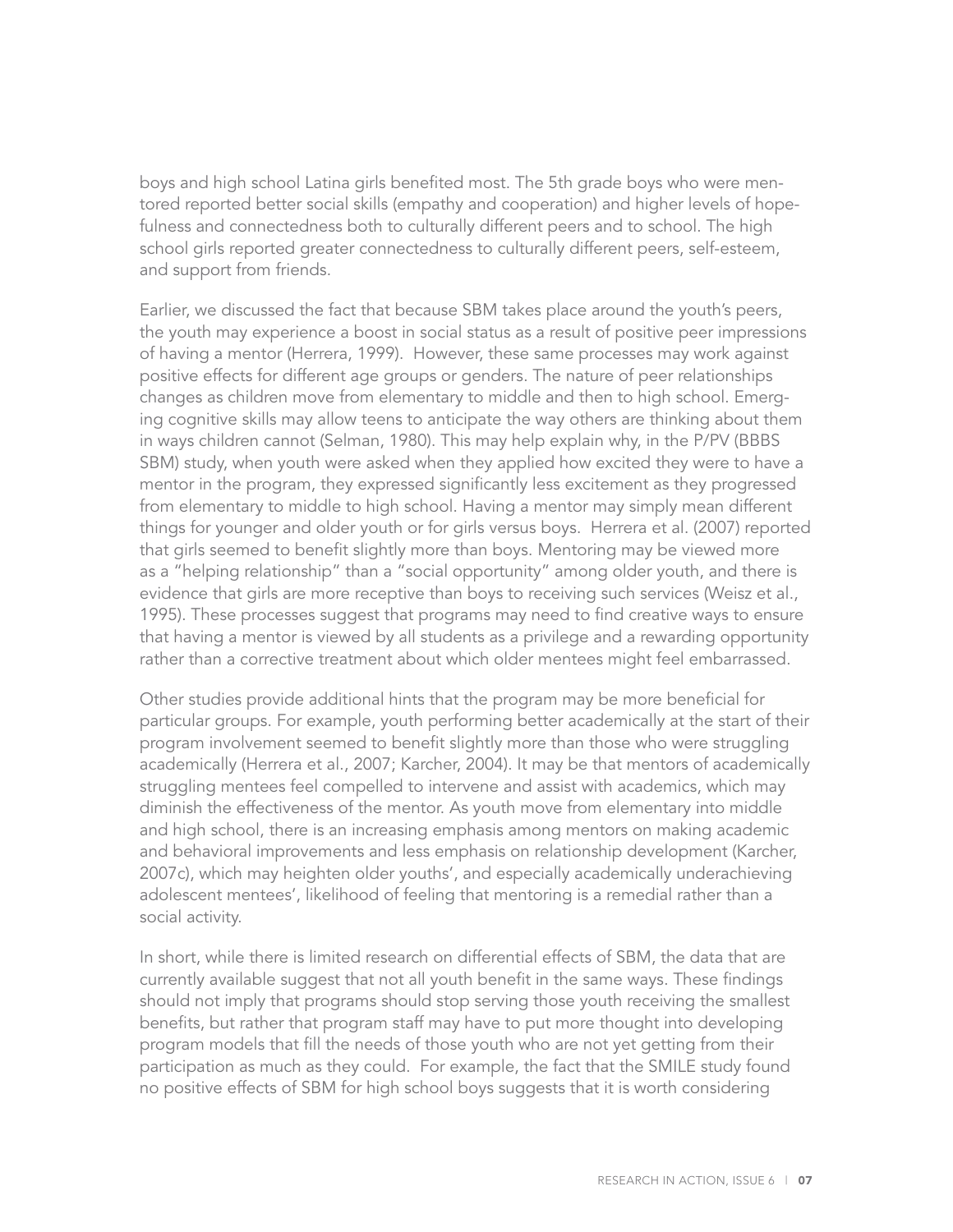what other developmental processes might need to be considered to help programs meet teenage boys' unique needs, such as for decision-making, direct involvement, and opportunities for receiving peer approval. In response to their perceived limited effectiveness with high school boys, one program in the Norfolk Public Schools, changed its approach to directly involve teenage boys in designing their program, determining how they will use their time with the mentors, and identifying what they want to get out of the program (R. Royster-Davis, personal communication, July 17, 2007).

*The Friends of the Children* program, described earlier, is considering initiating another innovative approach to addressing unique demographic and developmental needs of youth. This program, which follows youth from kindergarten through high school, is piloting a change that would provide new mentors to youth as they reach adolescence. This, they hope, will facilitate new excitement in the program, provide new opportunities for learning, and create matches for youth with mentors who are particularly skilled at relating to adolescents. This program's provision of long-term intensive mentoring for very high-risk children also exemplifies the idea that SBM is not a one-size-fits-all program different children may benefit from different types of mentoring, and programs may need to think carefully about the "fit" of their program with the particular characteristics and developmental needs of the children they serve.

## Characteristics of Effective Programs

The programs involved in the BBBS SBM study (Herrera et al., 2007) were quite diverse in the characteristics and experiences of individual matches (e.g., mentor age, activities, and meeting format) as well as the program practices supporting these matches. This flexibility is one of the strengths of the program and part of what makes SBM so attractive to schools. However, it also suggests that programs may not yet have a clear set of guidelines for which aspects of the program can be tailored to the school's needs, and which should not. This section describes program practices that we believe make important contributions to SBM benefits.

## *Mentor Support*

Training and support from the agency is just as important in SBM as in CBM. Herrera et al. (2007), for example, report that those mentors who reported higher levels of staff support and helpfulness and receipt of more training (pre-match and ongoing) felt closer to their mentees and were more likely to carry their match over into a subsequent school year than those mentors who received less support. Karcher (2005a) similarly found that mentors who reported more contact with CIS case managers at the school felt more important, felt they benefited more from being mentors, and viewed their relationships more positively than those mentors who had little staff contact. Although some of this contact with agency staff occurs during training, equally important may be the availability of agency staff on the ground, in the school, on a regular basis who can, perhaps, serve as a resource for the mentor and provide encouragement. These associations between staff support and mentors' experiences do not necessarily mean that receiving support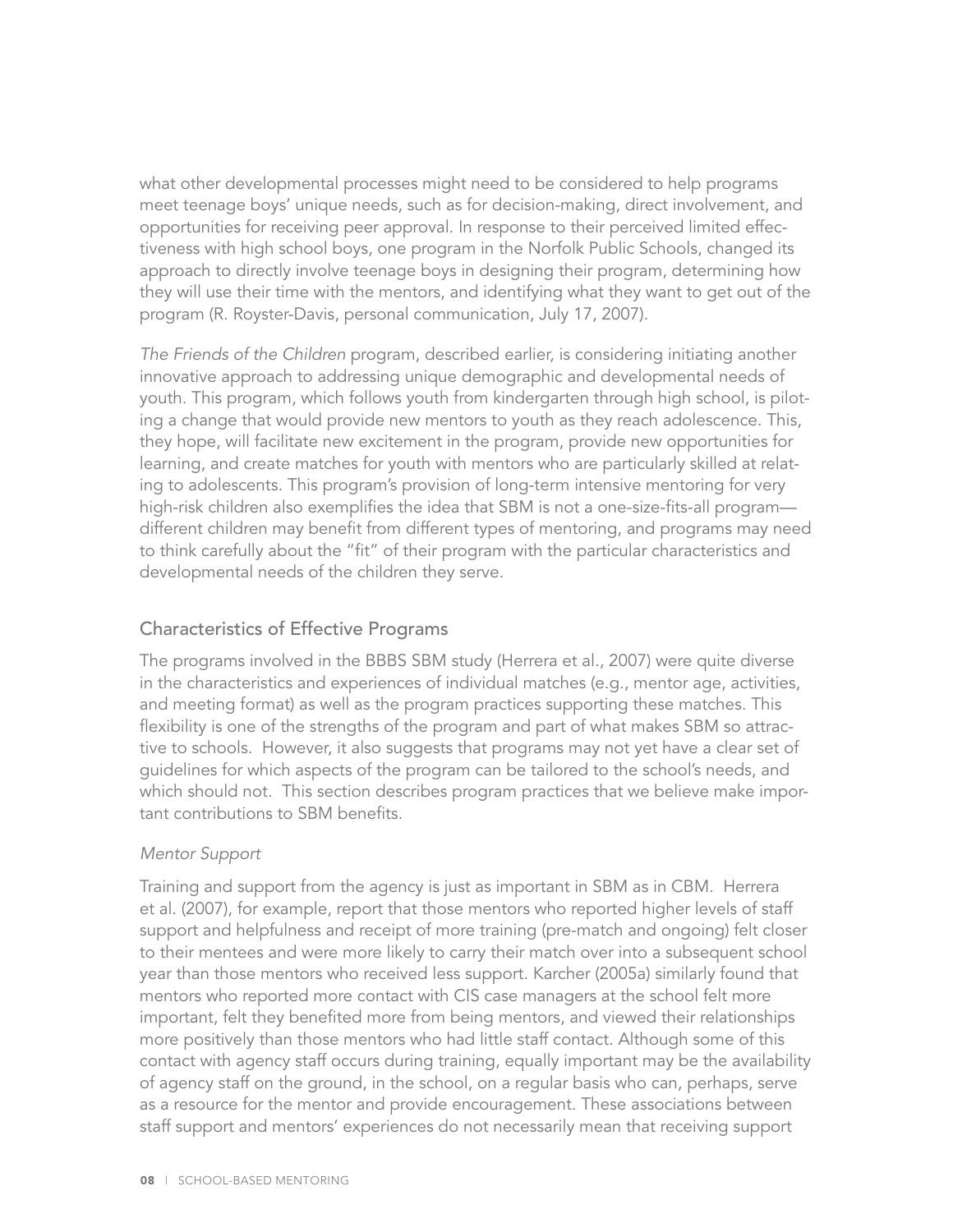*causes* positive mentor outcomes. For example, it may be that those mentors who are most satisfied are also the same mentors who make the extra effort to seek out case manager support. However, these associations do provide hints that support is important in fostering positive mentor experiences.

However, although the school setting has some potential advantages in terms of support, such as providing more frequent access to agency and school staff, and offering a convenient place for mentor supervision to occur, it also poses unique challenges. For example, in many after-school programs staff are present for all match meetings. This set-up may encourage staff to feel that their presence is, in itself, sufficient support. Yet, without frequent one-on-one communication, mentors may not be getting the support they need. In the BBBS SBM study, many mentors who had access to staff did not necessarily report high levels of communication with them. In fact, 12 percent of mentors reported that they had never communicated with BBBS or school staff for support or advice. This suggests that program and school staff need not only to be present but also need to actively ensure that they seek out mentors to provide them with the support and supervision they need.

School support is also essential. Mentor reports suggest that communication with school staff and adequate access to resources and space at the school are linked with both match quality and longevity (Herrera et al., 2007; Karcher, 2005a). Programs need buyin from the schools they work with and can help achieve this by involving the school in setting the goals, location for meetings, and activities for the matches, while of course, relying on best practices to set these standards.

One important final note on staff support is that different types of school-based mentors may require unique forms of programmatic support. For example, recently the field has experienced an increase in the use of older students as SBM volunteers. Cross-age peer mentors—typically high school students who mentor elementary or middle school students—now constitute almost half of the volunteers mentoring in schools through BBBS. It is likely that these mentors need additional and different types of support than that typically provided to adults and this support should be tailored to their developmental needs (see Karcher, 2005b; Lakes & Karcher, 2005). For example, to keep cross-age mentors focused on their mentees (as opposed to their peers) when they meet in a group format, considerable structure may be necessary, whereas for adults, this structure may not be needed. Given that college students are often just one or two years older than high school-aged mentors, college student volunteers also likely need more direction, training, and supervision.

#### *Types of Activities*

Activities fuel the match and, in some ways, contexts drive the activities. As noted earlier, there are ways that the school context can invite the wrong kinds of activities—namely those focused directly on improving academic performance, which increase at each school level. Overly focused, mentor-driven, goal-directed activities, specifically those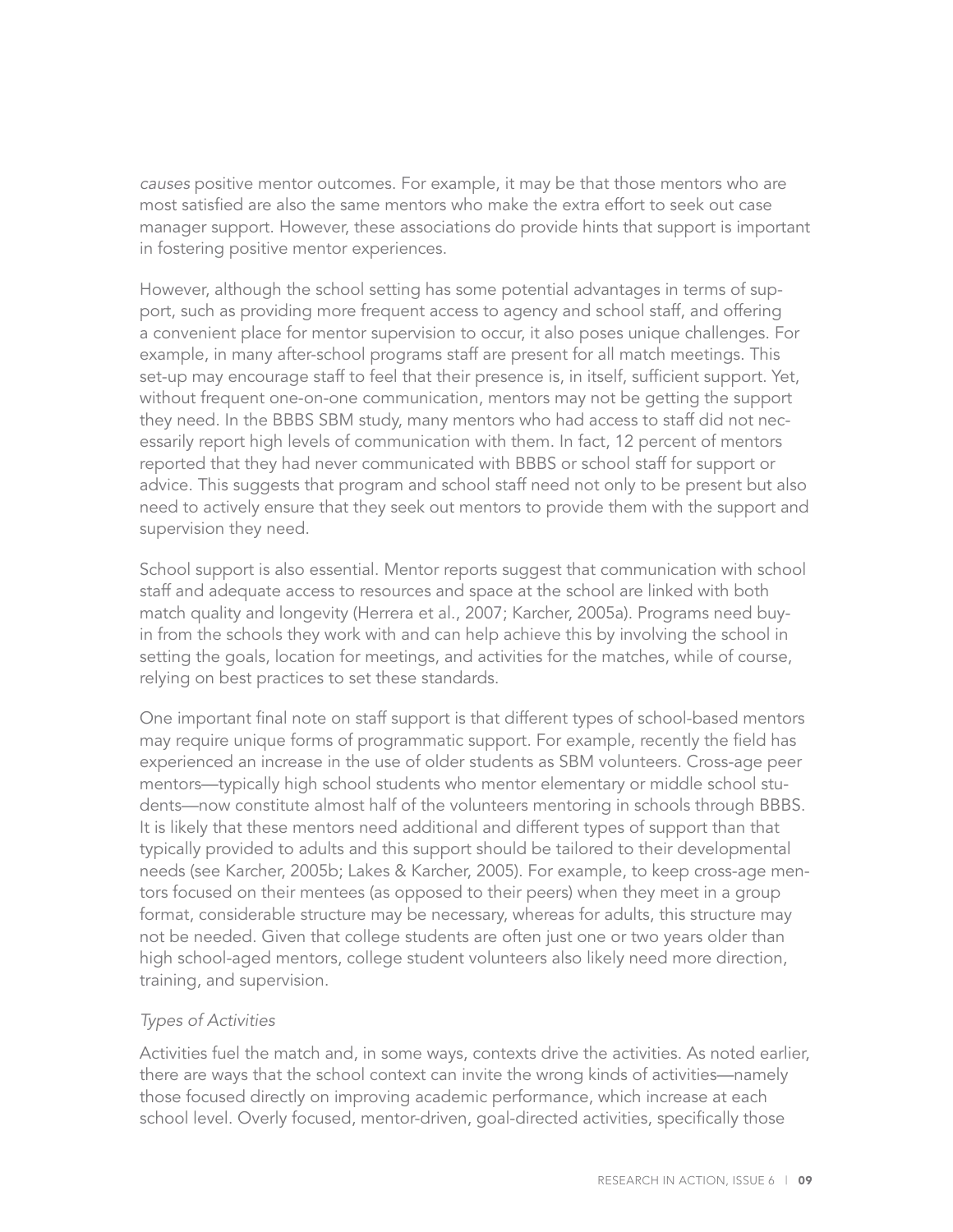selected by the mentor which emphasize the need for the youth to make improvements in academics, behavior, or attendance have negative associations with match quality, duration, and outcomes (Karcher, 2004, 2007a). Activities that reflect the mentors' goals for the youth and which are experienced by mentees as heavy handed are *prescriptive activities* and work against relationship success (Morrow & Styles, 1995). However, when activities are selected by the youth and are directed toward leveraging changes important to the youth, then such activities are simply instrumental tools—hence the term, *instrumental activities* (Karcher et al., 2006). In schools, it can be difficult to distinguish between prescriptive and instrumental activities, unless the mentor and mentee agree about the purpose and goals of their relationship. While some have argued that instrumental activities are more appropriate for older youth, especially in workplace youth mentoring where the youth are seeking specific skills (Darling, 2005; Hamilton & Hamilton, 2004), the school context seems to heighten the use of activities and discussions about school and behaviors. This increases the likelihood that such activities are not youth-driven.

Although instrumental activities are not the focus of most SBM meetings, SBM mentors report engaging in academic activities more frequently than CBM mentors (Herrera et al., 2000), perhaps because these activities seem more relevant to the school context. They also tend to occur at higher rates in later grades (Karcher, 2007c), which may explain the limited effects of SBM for high school boys in the SMILE study. In the SMILE study, the percentage of time the boys' mentors spent discussing academics, the child's behavior, and attendance was three times greater in high school (21 percent) than in elementary school (7 percent) matches. This also may explain why high school students in the BBBS SBM study reported being less interested in having a mentor than did elementary or middle school students. Having observed that SBM is fairly academically focused in high school, SBM may be viewed by youth more as a consequence for underachievement than as a special opportunity for social interaction with an adult.

*Developmental activities*, which emphasize getting to know youth, having fun, and engaging in activities of interest to youth, have long been linked with match longevity and satisfaction in CBM (Goodman, 1972; Morrow & Styles, 1995; Grossman & Rhodes, 2000). There is also compelling evidence from both a large-scale study of BBBS and the SMILE study that developmental activities (e.g., sports, creative activities, and indoor games), are associated with positive outcomes in SBM (Hansen, 2005; Karcher, 2007a). Unfortunately, in the SMILE study, the use of developmental activities in elementary match meetings (30 percent) was three times greater than in high school (10 percent) matches. As in CBM (Langhout, Rhodes, & Osborne, 2004), it is not clear how much of a balance between instrumental and developmental activities is best, and there is some evidence that SBM matches that are able to enlist developmental activities early on to establish rapport and connection are then able to utilize instrumental activities more effectively later in the relationship (Karcher, 2007a).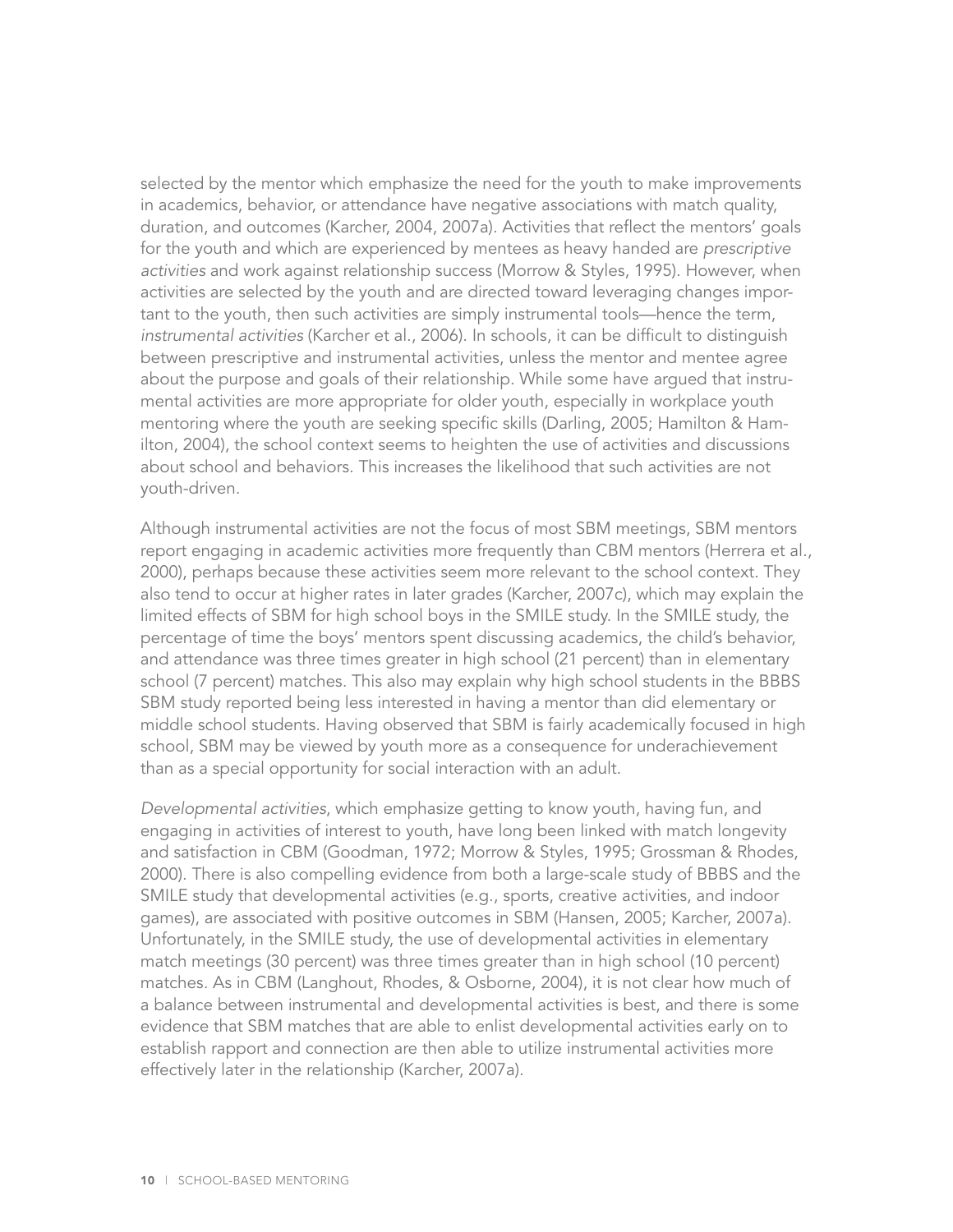#### *Increasing Longevity*

Practices that help to create longer matches (e.g., more support and training) are important in both CBM and SBM because longer matches are associated with stronger benefits. Unfortunately, the school calendar constrains meeting times in several ways: SBM meetings typically do not occur on weekends or holidays; the programs usually start a month or two into the beginning of the school year (due to the time required for recruiting, training, and matching youth and mentors); and matches usually stop meeting before the summer begins, sometimes temporarily but often permanently, potentially resulting in vague match closures. Many programs also start matches throughout the school year, which further constrains the available meeting times. As a result, in SBM, a "school-year match" is typically much shorter than the full nine months of a school year. Both the BBBS SBM and CIS SMILE study (Herrera et al., 2007; Karcher 2007b) reported that during the first school year of program involvement, matches met five or fewer months on average. To lengthen SBM matches, it is crucial to match youth as early in the school year as possible. Similarly, because not all children will be at the same school year after year, to preserve matches for multiple years, programs should start matches with younger youth within a particular school (i.e., prior to the last year before their transition; e.g., 4th and 7th grade rather than 5th or 8th grade). Agencies should also try to establish programs or connections with other programs in feeder schools to help ensure that youth continue to receive mentoring despite school transitions, which can be very difficult for youth, and may represent a particularly important time for youth to experience stable relationships.

#### *Terminating Effectively*

The low rates of continuing second-school-year matches with returning mentors in both the BBBS SBM and CIS SMILE study suggest that one-school-year matches are often the norm in SBM. Often matches must end before the end of the school year or at the end of a school year, and mentors should be well-trained in how to terminate or close their matches effectively. The end of the match is a crucial stage in its life. Yet, programs typically focus very little attention on this stage or on training mentors to help youth leave their match feeling positive about its ending. Doing so requires that programs establish procedures for closure, train mentors on their importance, and then help mentors to consistently implement these procedures. As one example, some programs close all matches at the end of the year to curtail the disappointment that youth can experience when their mentors don't return for a second year. The mentors may return the next year to be rematched, but this is not the expectation. Given the potential for harm when matches are not closed effectively, *effectively closing* matches is an especially important program practice in SBM. In fact, poor or unclear terminations may be one contributor to the limited effects of short matches. This is a topic researchers have yet to explore, but will be crucial as we continue to try to understand the importance of longevity.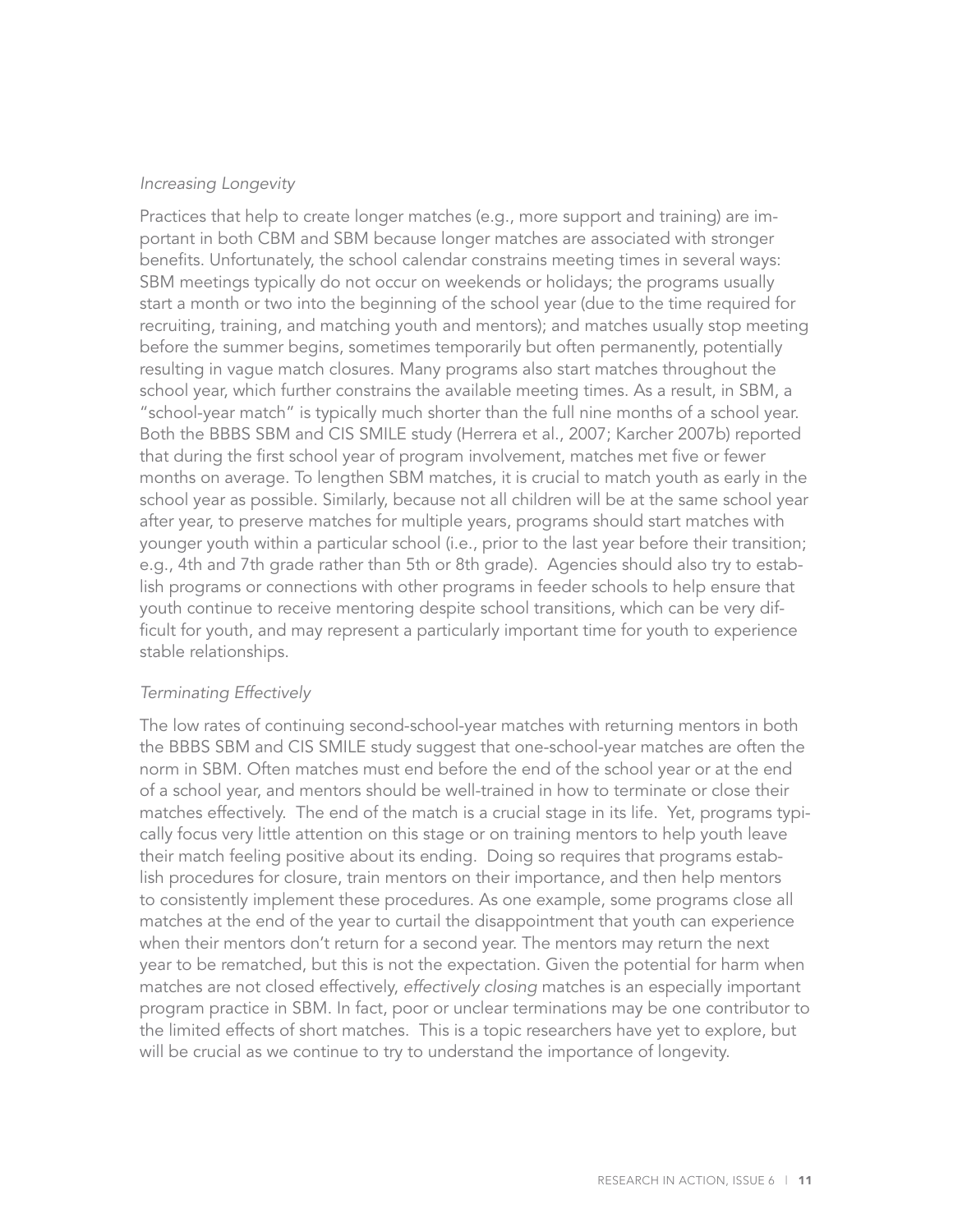### *Summer Contact*

Summer contact between mentors and their mentees may be another important way to increase match longevity and quality. In SBM mentors, including programming during the summer break between school years is uncommon, in part because SBM mentors typically undergo less screening than CBM, raising potential concerns over liability during the summer months when matches cannot be closely supervised at school. Yet, ensuring that matches communicate during this period may be a crucial ingredient in highly effective programs. In the Herrera et al. (2007) study, very few BBBS SBM matches communicated over the summer. Those matches that did were more likely to carry over into the following school year and lasted longer in that school year. They also showed more improvements in relationship quality from the previous spring than those matches without summer contact.

There are limits to the kind of off-campus interactions that school-based mentors can be allowed to have with their mentees over the summer, unless school-based mentors are screened as thoroughly as community-based mentors; in most programs, they are not. However, summer communication does not have to involve unsupervised face-to-face meetings and could include a variety of components, such as:

- Holding agency-sponsored summer activities which staff could supervise (perhaps surveying matches in the spring to get their schedules and ideas for potential activities);
- Holding a spring party to encourage matches to stay in touch by phone, letters or email over the summer, discuss ideas for how to do this, and ensure that mentors tell youth if they will not be able to maintain contact with them, and why;
- Providing matches with ideas for games and activities they could engage in by phone, email or letters; and
- Sending out summer newsletters as a way to keep mentors and youth connected to each other through their connection with the agency.

Lacking this "bridge" between school years can invite self-doubt and anxiety among youth who don't know what to expect next, either for the summer or the next fall. In the BBBS study, most mentors reported that they wanted to communicate with their mentees during the summer (and felt that their mentees did as well). It was the program, agencies, and schools that more often lacked the commitment or ability to support summer communication. Programs need to focus more attention on this relatively neglected component of SBM.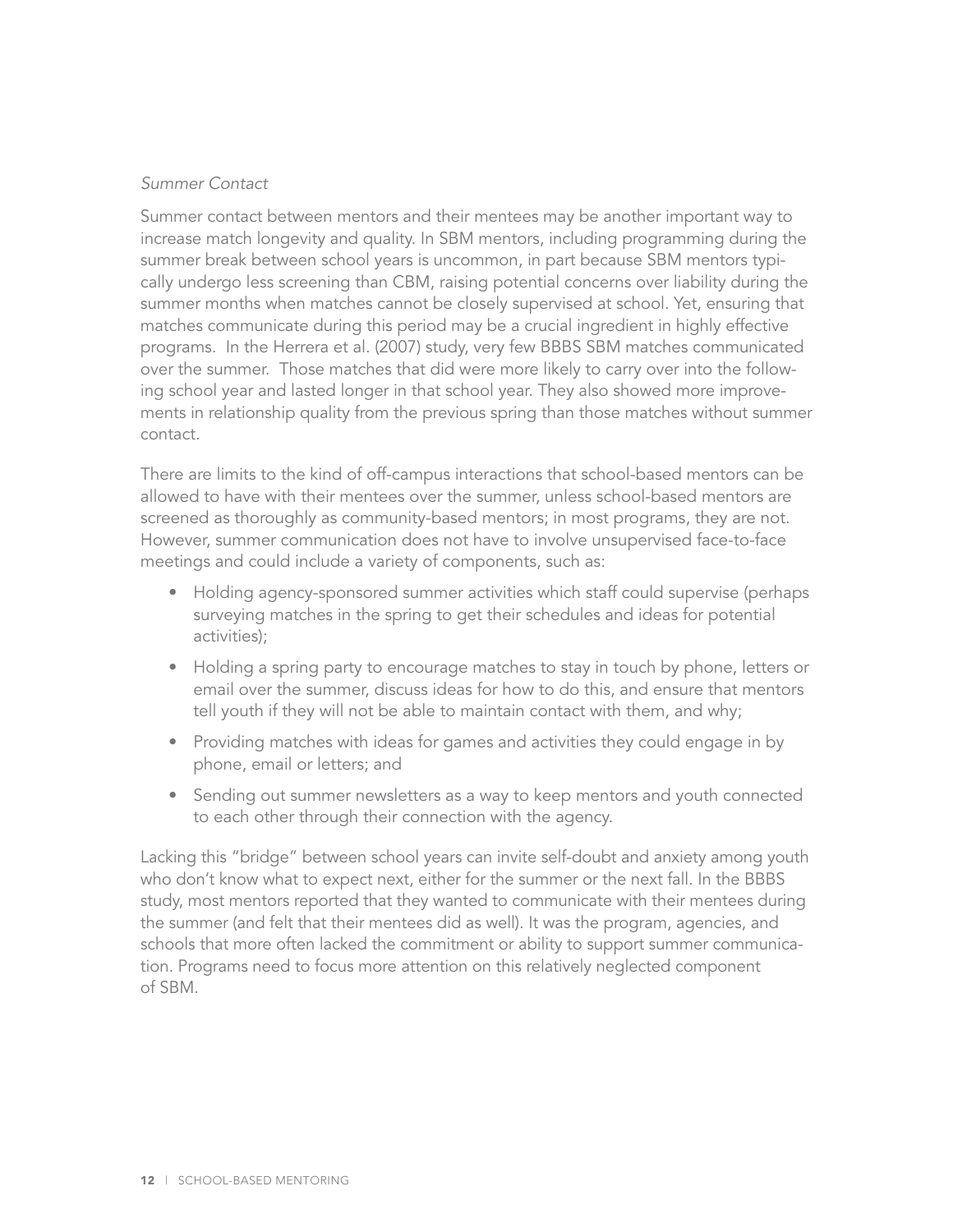## Conclusion

School-based mentoring is an adaptation of the traditional mentoring model for schools. Involving schools can help programs reach large groups of youth who may not otherwise be served, but school-based programs and their matches must adjust to the structure of the school. The available research suggests new and additional mentor training, staff support, and match maintenance efforts, such as summer contacts, will be necessary if SBM is to maximize its potential. There also is some evidence that the school poses unique constraints on mentoring that may interact with developmental and gender norms to make it more effective for some youth than others. Adapting school-based mentoring in ways that better suit the specific needs of boys and girls of different ages will be an important next step in the realization of potential benefits of this rapidly growing approach to promoting positive youth development.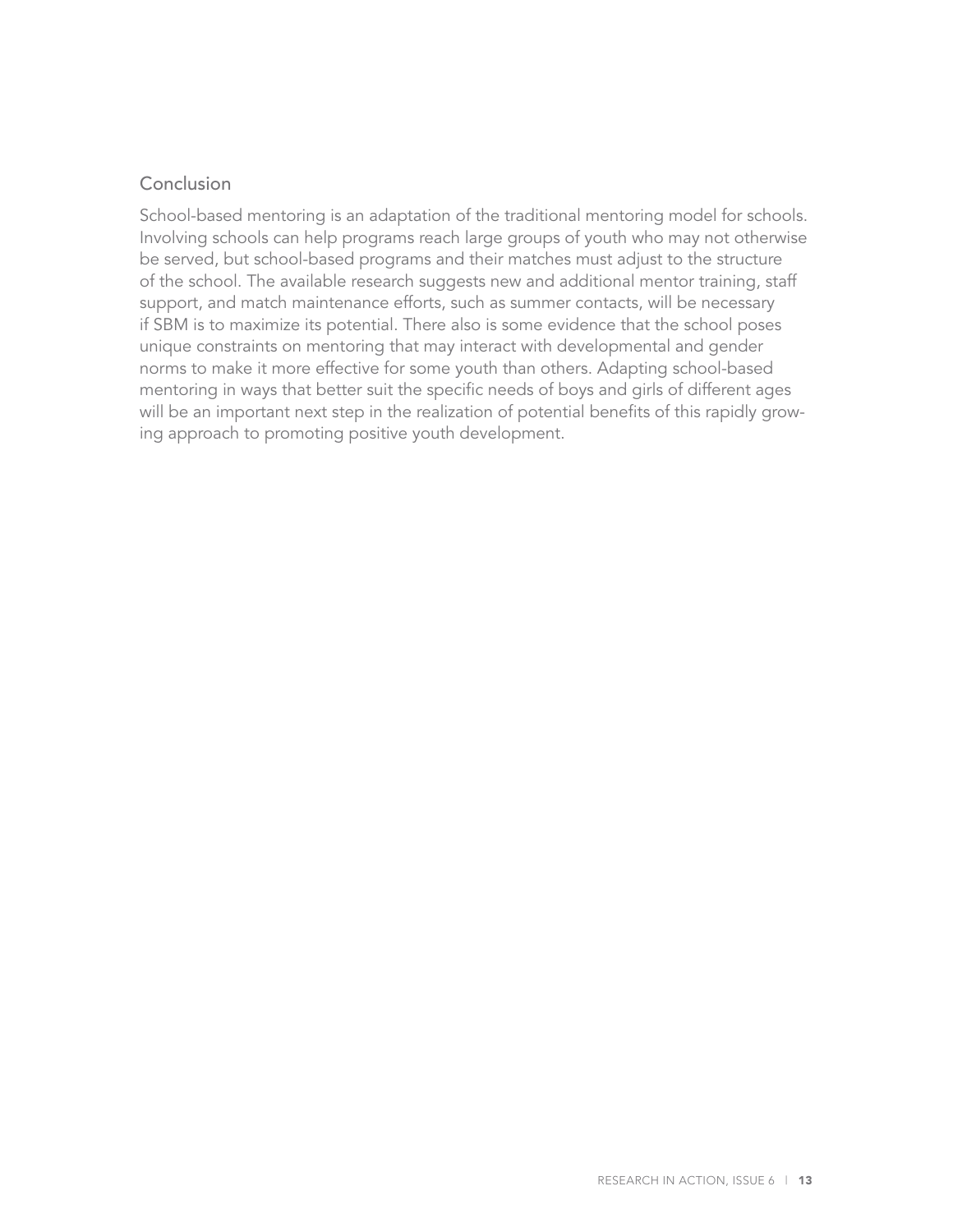#### References

- Aseltine, R. H., Dupre, M. E. & Lamlein, P. (2000). Mentoring as a drug prevention strategy: An evaluation of across ages. *Adolescent and Family Health, 1*(1), 11-20.
- Cavell, T. & Smith, A. M. (2005). Mentoring children. In D. L. DuBois, & M. J. Karcher (Eds.), *Handbook of Youth Mentoring* (pp. 160-176). Thousand Oaks, CA: Sage Publications.
- Curtis, T. & Hansen-Schwoebel, K. (1999). *Big Brothers Big Sisters school-based mentoring: Evaluation of five pilot programs*. Philadelphia: BBBSA.
- Darling, N. (2005). Mentoring adolescents. In D. L. DuBois & M. J. Karcher (Eds.), *Handbook of Youth Mentoring* (pp. 177-190). Thousand Oaks, CA: Sage Publications.
- DuBois, D. L., Holloway, B. E., Valentine, J. C., & Cooper, H. (2002). Effectiveness of mentoring programs for youth: A meta-analytic review. *American Journal of Community Psychology, 30*, 157-197.
- Goodman, G. (1972). *Companionship therapy: Studies in structured intimacy.* San Francisco: Jossey-Bass.
- Grossman, J. B., & Rhodes, J. E. (2002). The test of time: Predictors and effects of duration in youth mentoring programs. *American Journal of Community Psychology, 30*, 199-219.
- Hamilton, S. F., & Hamilton, M. A. (2004). Contexts for mentoring: Adolescent-adult relationships in workplaces and communities. In R. M. Lerner & L. Steinberg (Eds.), *Handbook of Adolescent Psychology* (pp. 395-428). New York: Wiley.
- Hansen, K. (2005). *School-based mentoring and activities during the 2003/2004 school year.*  Philadelphia: BBBSA.
- Herrera, C. (1999). *School-based mentoring: A first look at its potential.* Philadelphia: Public/ Private Ventures.
- Herrera, C. (2004). *School-based mentoring: A closer look.* Philadelphia, PA: Public/Private Ventures.
- Herrera, C., Grossman, J. B., Kauh, T. J., Feldman, A. F., & McMaken, J., with Jucovy, L. Z. (2007). *Big Brothers Big Sisters school-based mentoring impact study.* Philadelphia: Public/Private Ventures.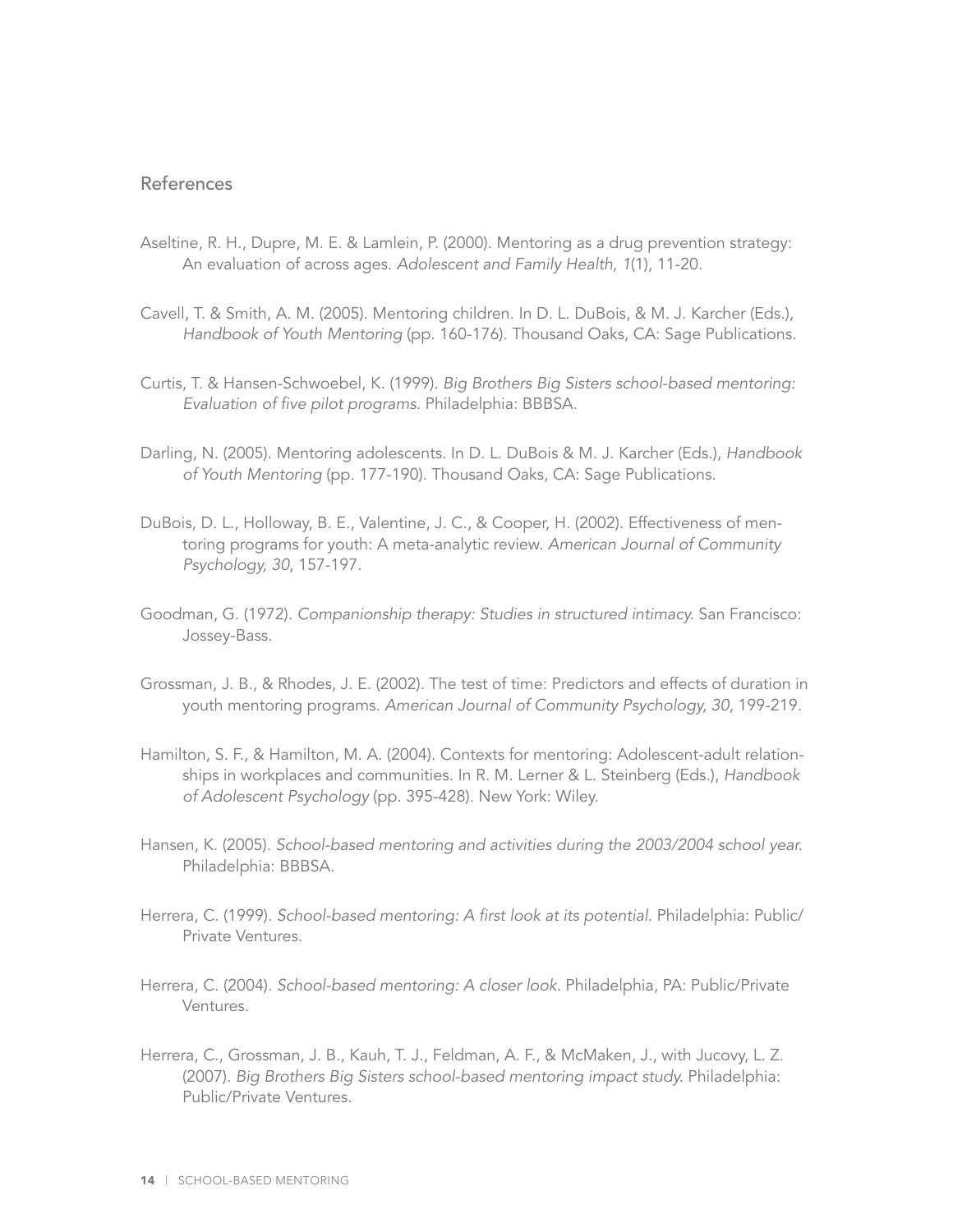- Herrera, C., Sipe, C. L., McClanahan, W. S., Abreton, A. J. A., & Pepper, S. K. (2000). *Mentoring school-age children: Relationship development in community-based and schoolbased programs.* Philadelphia: Public/Private Ventures.
- Karcher, M. J. (2004, March). *The motivations of Hispanic mentors and the activities they use in their mentoring of Hispanic youth. Montgomery Lecture Award* presentation, Latino Research Initiative Symposium on Youth Mentoring, University of Nebraska-Lincoln.
- Karcher, M. J. (2005a, March). *Mentoring Latino adolescents in schools: What program practices and mentor characteristics are most important?* U.S. Department of Education, Office of Safe and Drug-Free Schools, Regional Training Conference, San Antonio.
- Karcher, M. J. (2005b). Cross-age peer mentoring. In D. L. DuBois & M. J. Karcher (Eds.), *Handbook of Youth Mentoring* (pp. 266-285). Thousand Oaks, CA: Sage Publications.
- Karcher, M. J. (2005c). The effects of school-based developmental mentoring and mentors' attendance on mentees' self-esteem, behavior, and connectedness. *Psychology in the Schools, 42*, 65-77.
- Karcher, M. J. (2007a). The importance of match activities on mentoring relationships. National teleconference conducted by the Mentoring Resource Center. Portland, OR: *Northwest Regional Educational Laboratory.*
- Karcher, M. J. (2007b). *Mentoring Latino/a youth in schools: Cultural and setting-level influences on outcomes.* In H. L. Coleman (Chair), School-based interventions with culturally diverse youth: Theory and practice. Paper presented at the annual convention of the *American Psychological Association*, San Francisco, CA.
- Karcher, M. J. (2007c).The Study of Mentoring in the Learning Environment (SMILE): A randomized study of the effectiveness of school-based mentoring. Manuscript submitted for publication, University of Texas at San Antonio.
- Karcher, M. J., Kuperminc, G., Portwood, S., Sipe, C., & Taylor, A. (2006). Mentoring programs: A framework to inform program development, research, and evaluation. *Journal of Community Psychology, 34*, 709-725.
- King, K., Vidourek, R., Davis, B., & McClellan, W. (2002). Increasing self-esteem and school connectedness through a multidimensional mentoring program. *Journal of School Health, 72*, 294-299.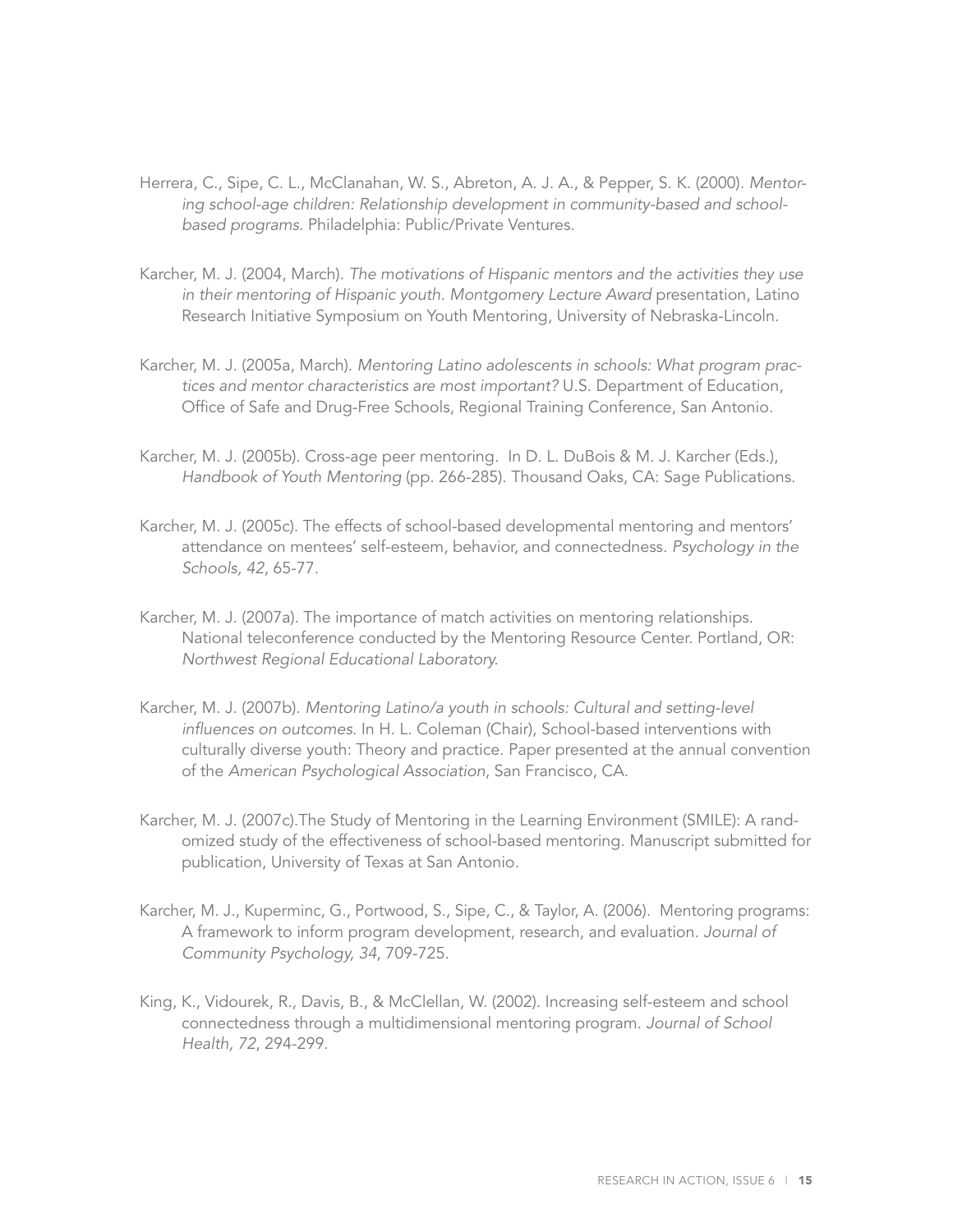- Lakes, K. & Karcher, M. J. (2005). Mentor/mentee termination ritual. In *MENTOR/National Mentoring Partnership* (2005). How to build a successful mentoring program using the Elements of Effective Practice: A step-by-step tool kit for program managers (p. 157-158). Alexandria, VA: MENTOR/National Mentoring Partnership.
- Langhout, R. D., Rhodes, J. E., & Osborne, L. N. (2004). An exploratory study of youth mentoring in an urban context: Adolescents' perceptions of relationship styles. *Journal of Youth and Adolescence, 33*(4), 293-306.
- MENTOR (2006). Mentoring in America 2005: A snapshot of the current state of mentoring. Retrieved 4/23/07 from *www.mentoring.org/leaders/files/pollreport.pdf.*
- Morrow, K. & Styles, M. (1995). *Building relationships with youth in program settings: A study of Big Brothers/Big Sisters.* Philadelphia: Public/Private Ventures.
- Portwood, S. G. & Ayers, P. M. (2005). Schools. In D. L. DuBois & M. J. Karcher (Eds.), *Handbook of Youth Mentoring* (pp. 336-347). Thousand Oaks, CA: Sage Publications.
- Portwood, S. G., Ayers, P. M., Kinnison, K. E., Waris, R. G., & Wise, D. L. (2005). YouthFriends: Outcomes from a School-Based Mentoring Program. *Journal of Primary Prevention Special Issue: Mentoring with Children and Youth, 26*(2), 129-145.
- Rhodes, J. E. (2005). *School-based mentoring: Research brief.* Alexandria, Virginia: MENTOR/ National Mentoring Partnership.
- Rhodes, J. E., Grossman, J. B., & Resch, N. L. (2000). Agents of change: Pathways through which mentoring relationships influence adolescents' academic achievement. *Child Development, 71*(6), 1662-1671.
- Selman, R. L. (1980). *The Growth of Interpersonal Understanding: Developmental and Clinical Analyses.* New York: Academic Press.
- Tierney, J. P., Grossman, J. B., & Resch, N. L. (1995). *Making a difference: An impact study of Big Brothers/Big Sisters*. Philadelphia: Public/Private Ventures.
- Weisz, J. R., Weiss, B., Han, S. S., Granger, D. A., & Morton, T. (1995). Effects of psychotherapy with children and adolescents revisited: A meta-analysis of treatment outcome studies. *Psychological Bulletin, 117*, 450-468.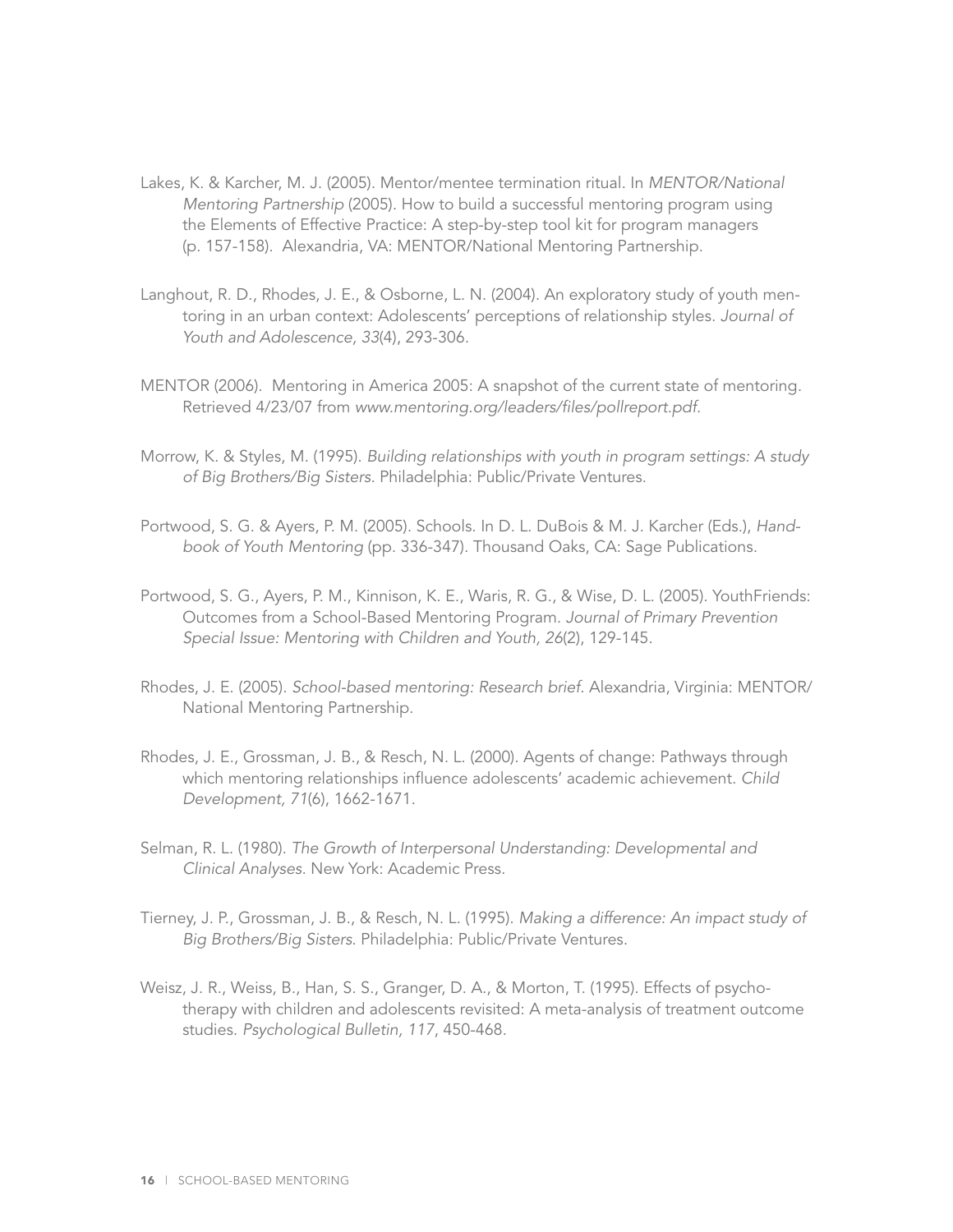# School-Based Mentoring

School-based mentoring has undergone a dramatic expansion in recent years. Yet, research is only beginning to reveal the promise and potential of this unique type of mentoring. In their article, Drs. Herrera and Karcher use findings from the latest empirical research to offer important insights into the characteristics of effective school-based mentoring programs and their unique benefits. This action section uses a quiz format to test practitioners' knowledge of effective school-based mentoring practices. Part I of the quiz provides individuals who are thinking about starting a mentoring program an opportunity to determine if school-based mentoring is the right fit given their resources and desired youth outcomes. Part II of the quiz allows current program staff to assess how closely their practices resemble those of an effective school-based program.

## Part I: Is a School-Based Mentoring Program Right for You?

The choice to start a school-based mentoring program should not be made lightly. This quiz will test your knowledge about the unique program considerations and practices that can help school-based mentoring yield positive outcomes for youth.

Once you have finished taking part I of the quiz, use the answer sheet to assess whether this type of mentoring is the best fit to achieve the desired outcomes with available resources.

#### *Circle all that apply*

- 1. What school level do you plan to serve in your program?
	- A. Elementary school
	- B. Middle school
	- C. High school
- 2. What outcomes do you want to foster in your mentees?
	- A. School-related improvements
	- B Better relationships with parents
	- C. Reduced likelihood of starting risky behavior outside of school (e.g., initiation of drug and alcohol use)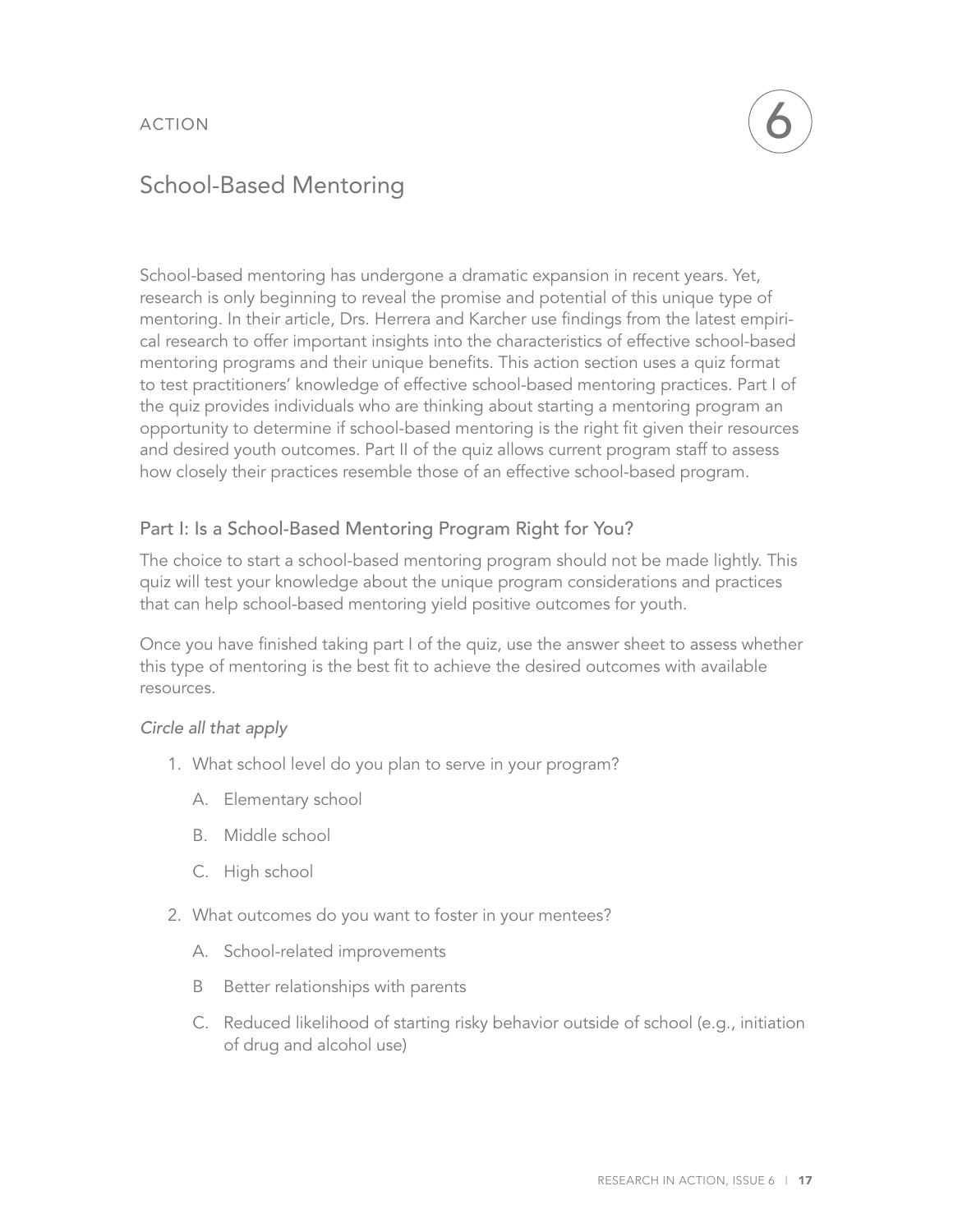- 3. What types of activities will your mentors and mentees do together?
	- A. Homework/Tutoring
	- B. Activities/Games
	- C. Talking/Hanging out
- 4. How long will your program make significant efforts to sustain the matches?
	- A. 3 months
	- B. 9 months (1 school year)
	- C. 12 months or longer

#### *True or False*

- 5. I am starting a school-based mentoring program because it is cheaper to operate than a community-based mentoring program.
- 6. I am starting a school-based mentoring program because it does not require the same intense screening for mentors as community-based mentoring programs.

## Part II: Is Your School-based Mentoring Program Effective?

If you currently operate or have developed a model for a school-based mentoring program, this quiz can help you assess the potential effectiveness of your program. For each multiple choice question, circle one answer. Using the answer sheet in the next section, add up your score and review the recommendations for improving your program's effectiveness.

- 1. In my program, mentors receive:
	- A. No initial or ongoing training.
	- B. Initial training but no ongoing training.
	- C. Initial and ongoing training.
- 2. When matches meet in my program:
	- A. Staff leave the room.
	- B. Staff remain present in the room.
	- C. Staff actively engage with mentors and matches to supervise and monitor the relationships.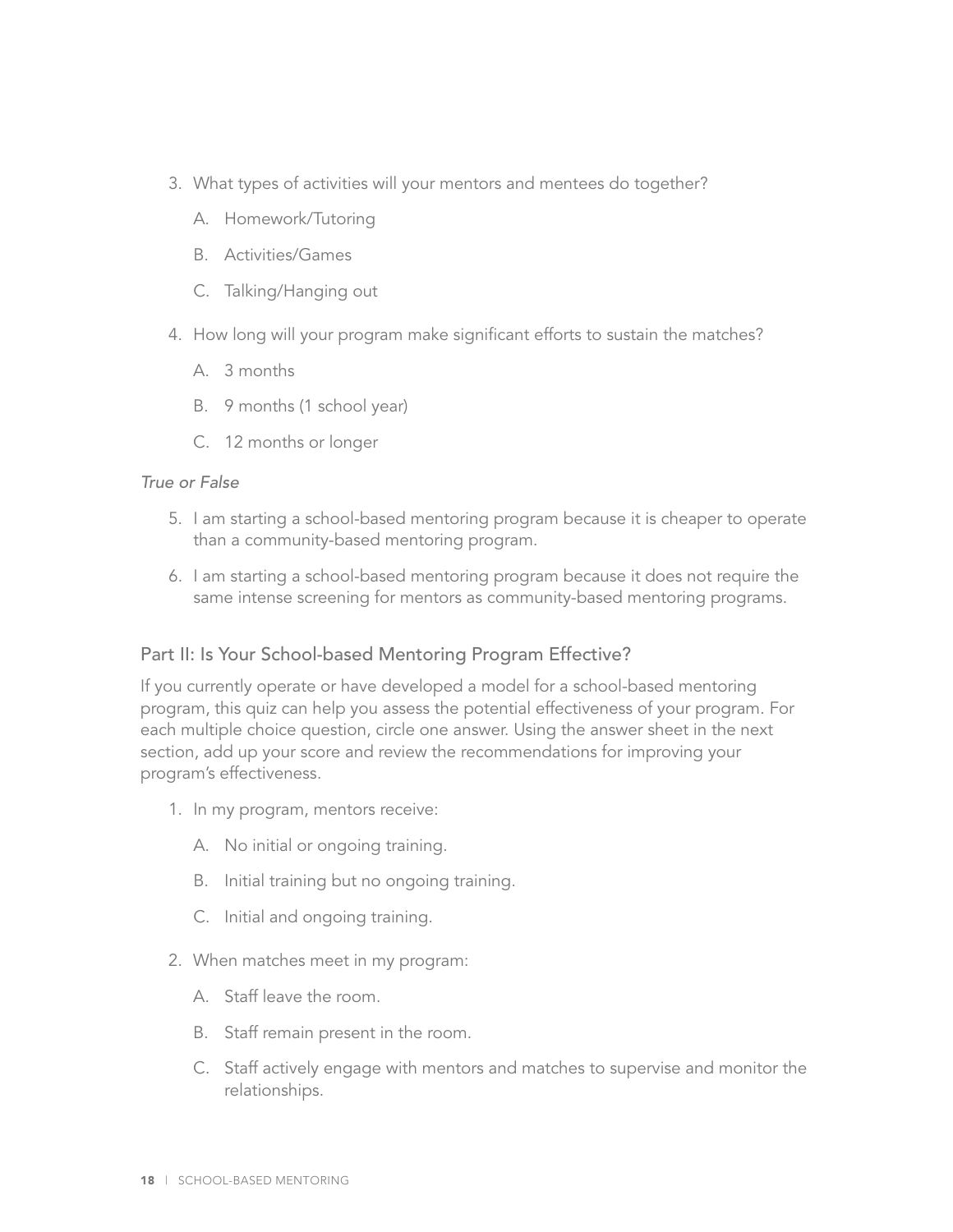- 3. Mentors talk with school staff:
	- A. Never
	- B. Sometimes
	- C. Regularly
- 4. Mentors in my program:
	- A. Focus every mentoring session on improving the academic performance of the mentee.
	- B. Balance 50% school work with 50% fun activities in an effort to "mix up" goaldirected and relationship-based activities during the mentoring sessions.
	- C. Work with mentees to mutually decide what activities to do together—sometimes these are academic and sometimes they are not—depending on the wants and needs of mentees.
- 5. My program matches youth with mentors:
	- A. At the end of the school year
	- B. In the middle of the school year
	- C. At the start of the school year
- 6. Over the summer, for matches that plan to continue beyond the first year:
	- A. Mentors and mentees will be allowed to stay in touch in whatever way they like.
	- B. Mentors and mentees will be encouraged by the program to remain in contact over the summer months. However, we do not offer resources or guidelines for these meetings.
	- C. My program provides resources for matches to continue communicating via email, phone, letters, or in person over the summer months.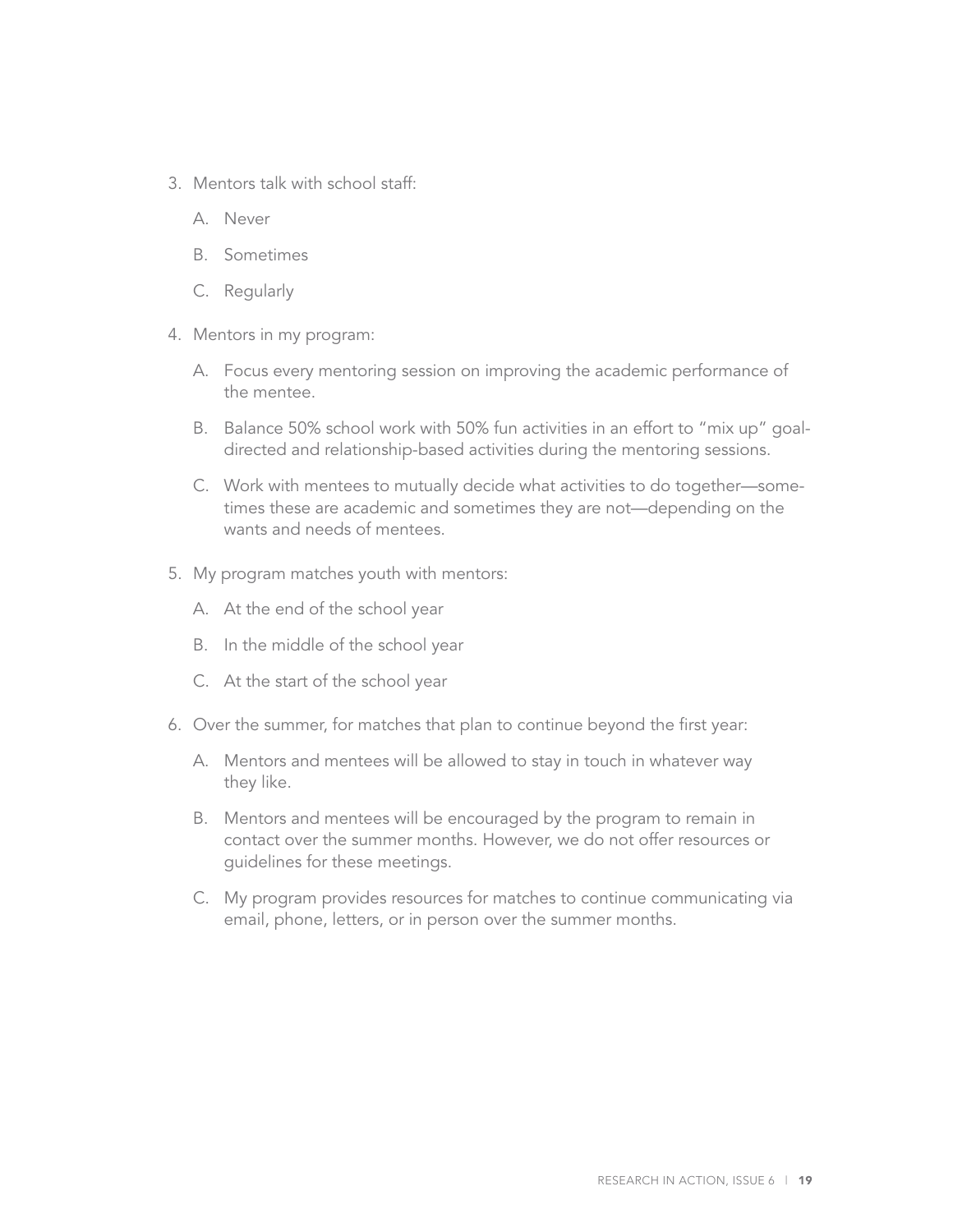### Answer Sheet

#### Part I: Is School-Based Mentoring Right For You?

#### *Multiple Choice*

1. What school level do you plan to serve in your program?

*Answer: A, B, and C*. All three answers demonstrate that elementary, middle, and high school students can benefit from school-based mentoring programs. However, it is important to note that age and gender may play a role in determining the type and degree of youth benefits. Therefore, if you plan to start a schoolbased mentoring program, ensure that you have practices in place that reflect the developmental and social needs of the specific age and gender of the youth population you plan to serve.

2. What outcomes do you want to foster in your mentees?

*Answer:* A. The benefits of school-based mentoring differ from those of community-based mentoring. In community-based programs, mentored youth were less likely to start using drugs and to skip school; and got along better with parents and peers, compared to youth placed on a waiting list for mentors. These findings represent a broad assortment of outcomes including several that are non-school related.

In comparison, a recent study by Public/Private Ventures of Big Brothers Big Sisters school-based mentoring programs found several positive outcomes at the end of the first school year—including overall academic performance and reduced skipping of school—all of which were academic or school-related.

3. What types of activities will your mentors and mentees do together?

*Answer: A, B, and C*. A number of activities, including tutoring, playing games, and talking, are appropriate for mentors and mentees to enjoy together. Programs should strive to foster developmental relationships between mentors and mentees—based on activities that allow mentor-mentee pairs to get to know each other and build a relationship. Age appropriate games and conversations offer a chance for matches to form a connection before working on goal-centered activities.

Instrumental activities (i.e., goal-oriented activities, such as discussion of grades, attendance, behavior or doing homework) can result in positive youth outcomes if the mentees leverage their mentors to achieve goals. Although neither study described in the article systematically studied whether or not youth requested the activities the match engaged in, there was some observational data from the SMILE study suggesting that instrumental activities may be useful when mentees request help in these areas from the mentor. So, for example, if a mentee asks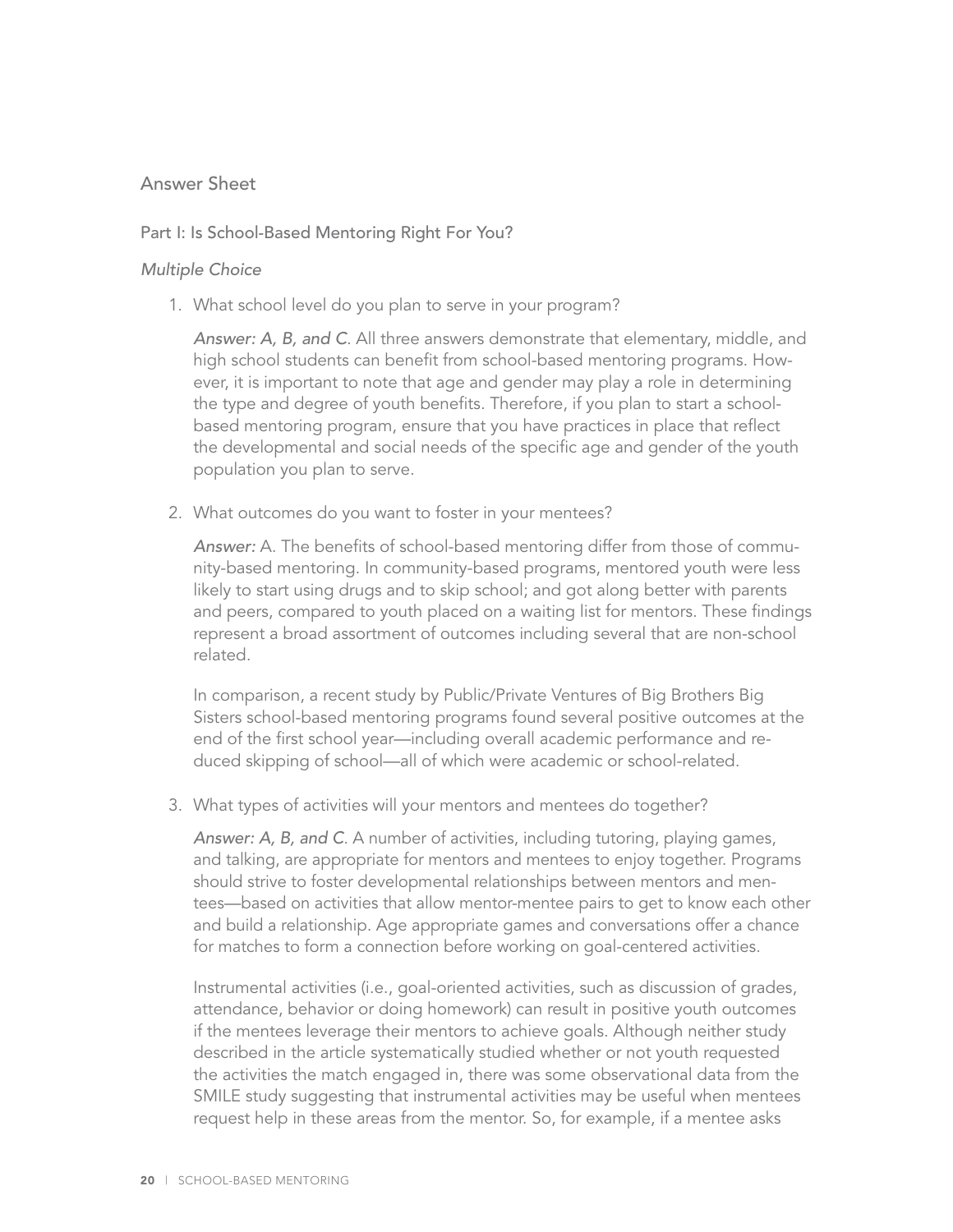his or her mentor for help with homework, the mentor should feel comfortable providing it—the key distinction being that the youth is both the focus and driver of the activity.

4. How long will your program make significant efforts to sustain the matches?

*Answer: 12 Months.* The two recent studies of SBM described in the article by Karcher and Herrera found that during the first school year of program involvement, school-based mentoring matches lasted an average of either three or five months and most of the matches ended at the completion of the school year. While positive benefits were reported for youth at the end of the first school year, many of these benefits were not sustained into the next school year. Increasing the length of the school-based matches past a school year may, thus, result in sustained benefits for youth.

#### *True or False*

5. I am starting a school-based mentoring program because it is cheaper than a community-based mentoring program.

*Answer: False.* The Public/Private Ventures study mentioned above found that the cost per match for BBBS school-based mentoring programs was roughly the same as that of its community-based mentoring programs. While variations in cost may occur based on program design and infrastructure, the decision to start a schoolbased mentoring program should be based on the needs of youth being served and the desired outcomes—not by the cost of the program.

6. I am starting a school-based mentoring program because it does not require the same intense screening for mentors as community-based mentoring programs.

*Answer: True and False*. Because of the disruptions caused by holidays and summer vacations, more and more school-based mentoring programs have begun to expand their scope of services to allow mentors and mentees to meet outside of the school setting. For example, research suggests that matches that remain in contact over the summer months are more likely to continue into a second school year. These findings are critical because they uncover the importance of looking outside of the confines of the school calendar to provide lasting and high-quality school-based mentoring relationships to youth.

For programs that choose to allow mentors and mentees to meet without program supervision during summer months, screening requirements should equal the intensity of community-based mentoring. However, if programs sponsor match activities or determine ways to offer low-risk contact between mentors and mentees during the "off" months, less intensive mentor screening may be acceptable.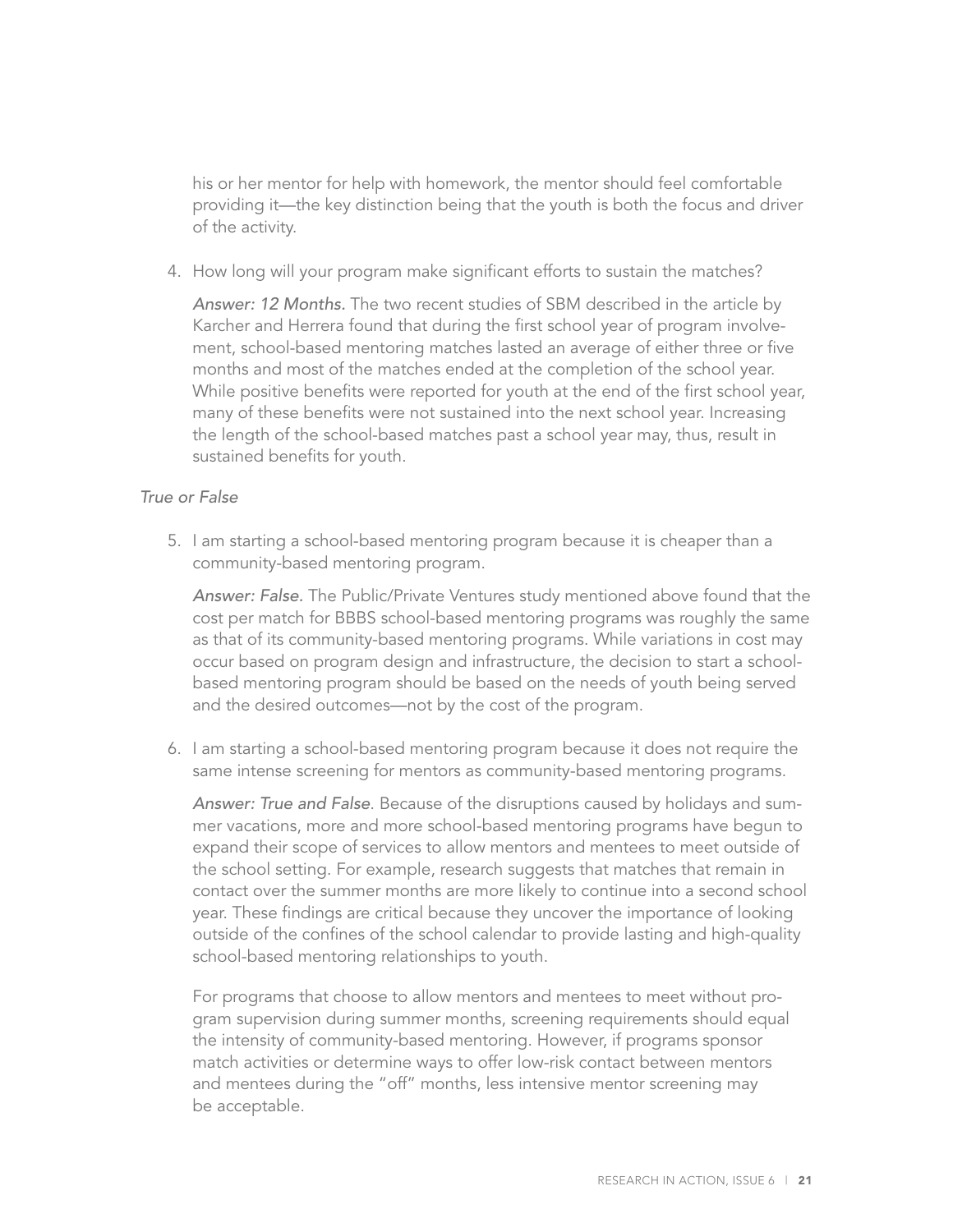#### Part II: Is Your School-based Mentoring Program Effective?

1. In my program, mentors receive, *Answer: C – Initial and ongoing training.*

Mentoring programs must provide high-quality training to mentors before and after the match is made. Mentors who reported higher levels of mentor program staff support and training had closer matches that were more likely to carry over into the following school year than mentors without this support. Given the connection between match duration, quality, and youth outcomes, training and support appear to be crucial for running effective school-based mentoring programs.

2. When matches meet in my program, *Answer: C – Staff actively engage with mentors and matches to supervise and monitor relationships.*

The mere presence of program staff may not be enough to adequately support mentoring matches. Because mentors often require additional support, feedback, recognition, and guidance, staff from more effective programs take a proactive role in seeking out mentors, offering feedback, and guiding the mentors during the match meetings.

3. Mentors talk with school staff, *Answer: C – Regularly.*

In the BBBS SBM study, mentors with more frequent communication with school staff reported better quality relationships with their mentees than those with less frequent communication. Additionally, those with more adequate access to school resources and space were more likely than mentors without these supports to carry over their matches into a subsequent school year.

4. Mentors in my program, *Answer: C – Work with mentees to mutually decide what activities to do together—sometimes these are academic and sometimes they are not—depending on the wants and needs of mentees.*

High levels of relationship-focused activities are associated with positive outcomes, whereas high levels of goal-specific activities are associated with negative outcomes. A good gauge of what activities will be best for the youth may be for the mentor to work with mentees to mutually decide what activities to do together.

Mentees appear to benefit most from activities that emphasize getting to know their mentors and having fun, and from discussions that relate to the youths' interests. These relationship-focused activities, also known as "developmental activities," have been associated with positive outcomes in youth. Instrumental activities (activities that are directed toward leveraging specific changes in, for example, grades or behaviors) may yield positive results but in high doses have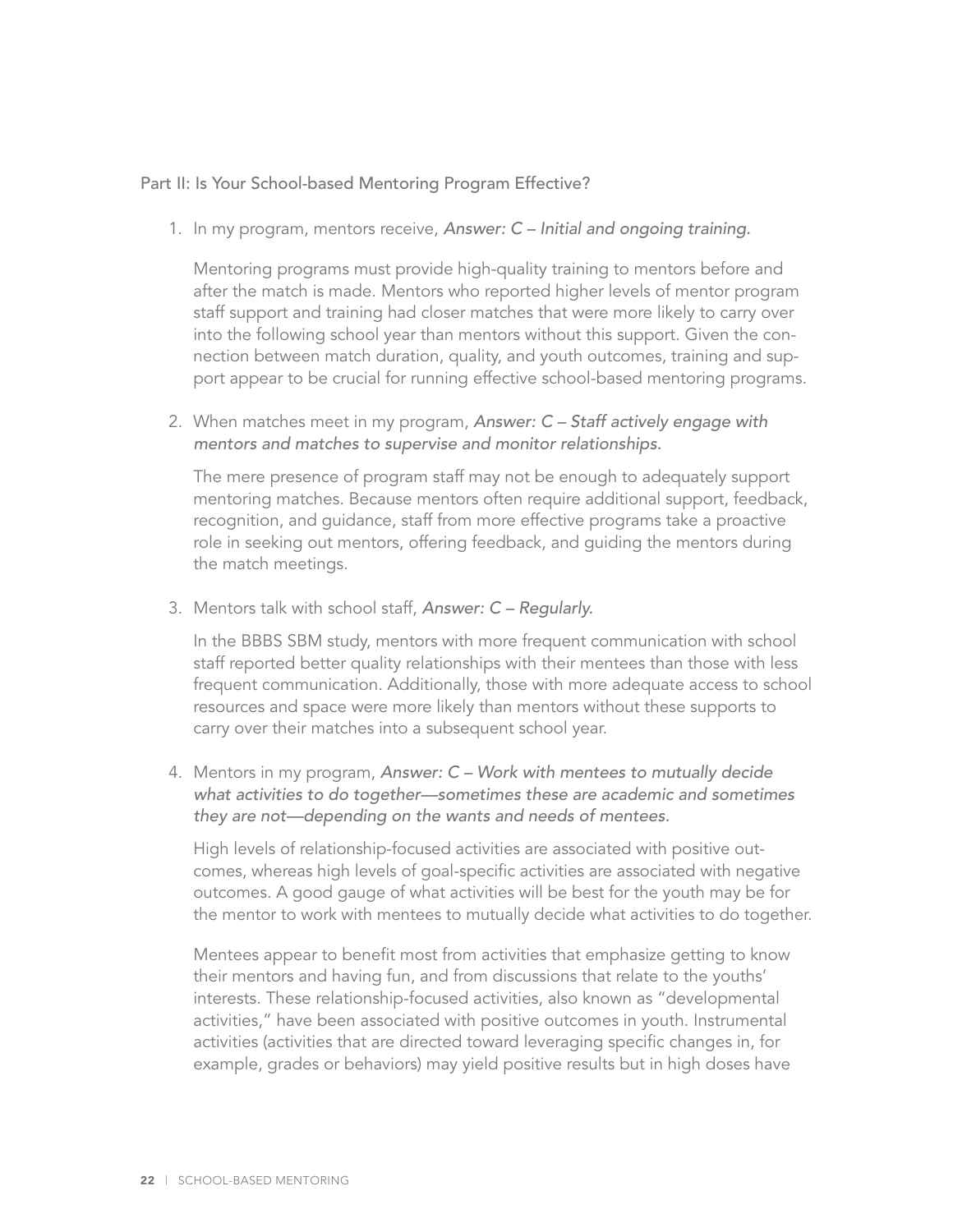been associated with negative outcomes. However, while research has not tested this formally, positive results from the use of instrumental activities will likely occur when mentees, not mentors, initiate these activities. Past research on CBM has found that "prescriptive activities," that is, those that are mentor-driven, goaldirected, and primarily reflect the mentor's need to see specific academic or behavioral improvements in the mentee, have been negatively associated with quality, duration, and outcomes of the match. (See Answer 3 in Part I for additional details).

5. My program matches youth with mentors, *Answer: C – At the start of the school year.*

Because duration of mentoring matches is an essential part of promoting positive benefits in youth, matches that start later in the year may not allow enough time for youth to fully benefit from these relationships. Programs should explore strategies to ensure matching takes place as early in the year as possible to allow for longer-lasting relationships, and consider starting mentees in relationships during strategic grades to foster longer relationships before the youth will transition to a new school.

6. Over the summer, for matches that plan to continue beyond the first year, *Answer: C – My program provides resources for matches to continue communicating via email, phone, letters, or in person over the summer months.* 

Many school-based matches will terminate at the end of the school year. The mentors in these matches should be encouraged to bring closure to their relationship using a procedure they have been trained in by program staff. Leaving the relationship open-ended may result in youth feeling rejected by those mentors who decide not to continue into the next year. Given the high likelihood that matches will close at the end of the school year, program staff should help make this termination clear to the child.

For those matches that want to continue into the summer and next academic year, programs can help foster effective long-lasting mentoring relationships by providing support and guidance for the match. By offering support for these mentors and mentees to continue their relationship into the summer, the likelihood of a second year of the mentoring relationship increases. However, programs that offer support and suggested activities for matches must ensure that their mentors have been adequately screened to go beyond the highly structured and supervised meetings that occur during the school year.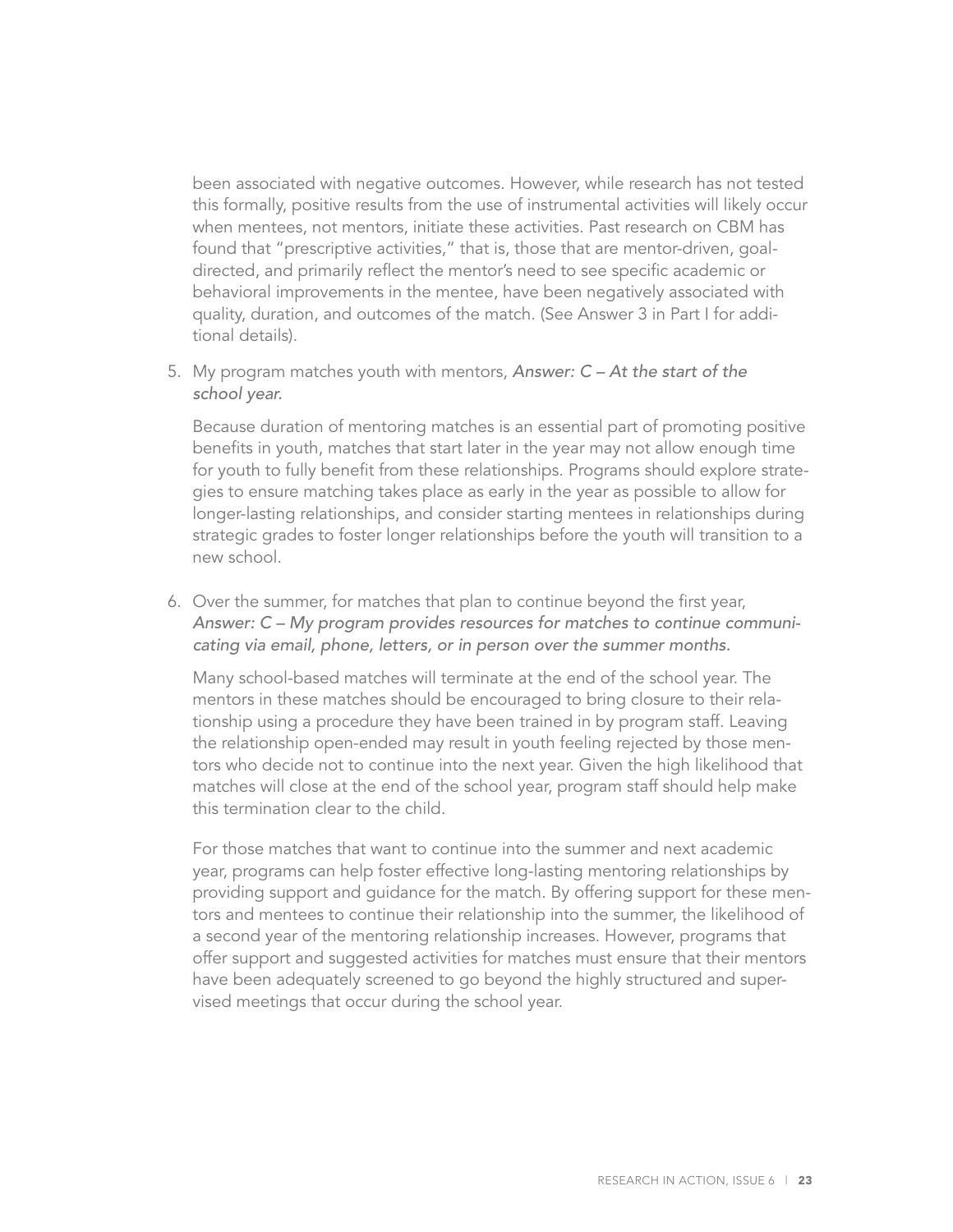| <b>Part II: Scoring Sheet</b>                                           |                                  |                |
|-------------------------------------------------------------------------|----------------------------------|----------------|
| For each question, give yourself the following scores. If you answered: |                                  |                |
| $A = 0$ points                                                          | $B = 1$ point                    | $C = 2$ points |
| 1. $\qquad \qquad$                                                      | 3.                               | 5.             |
| 2.                                                                      | 4.                               | 6.             |
|                                                                         | Total Points: __________________ |                |
|                                                                         |                                  |                |

• If you scored 0-5

Your program incorporates few or none of the effective practices research has identified for school-based mentoring. Closely review the article written by Drs. Herrera and Karcher. In addition, contact your state or local *Mentoring Partnership*  for more in-depth training and technical assistance to strengthen your programming. Mentoring that is not implemented well has the potential to harm vulnerable youth more than not having a mentor at all. In order to ensure that your program does all it can to ensure the safety of your mentees, review those questions on which your program scored 0 or 1 and see what changes could be made.

• If you scored 6-11

Your program uses some of the effective practices uncovered from research on school-based mentoring. Take the time to thoroughly review Dr. Karcher and Dr. Herrera's article. To strengthen the effectiveness of your school-based mentoring program, make sure that your training, staff/mentor relationships, school partnerships, activities, and summer programming reflect the latest research.

• If you scored 12

Congratulations! Your program already incorporates many of the effective practices research has identified on school-based mentoring. Keep up-to-date on the latest research and continue to look for ways improve your program.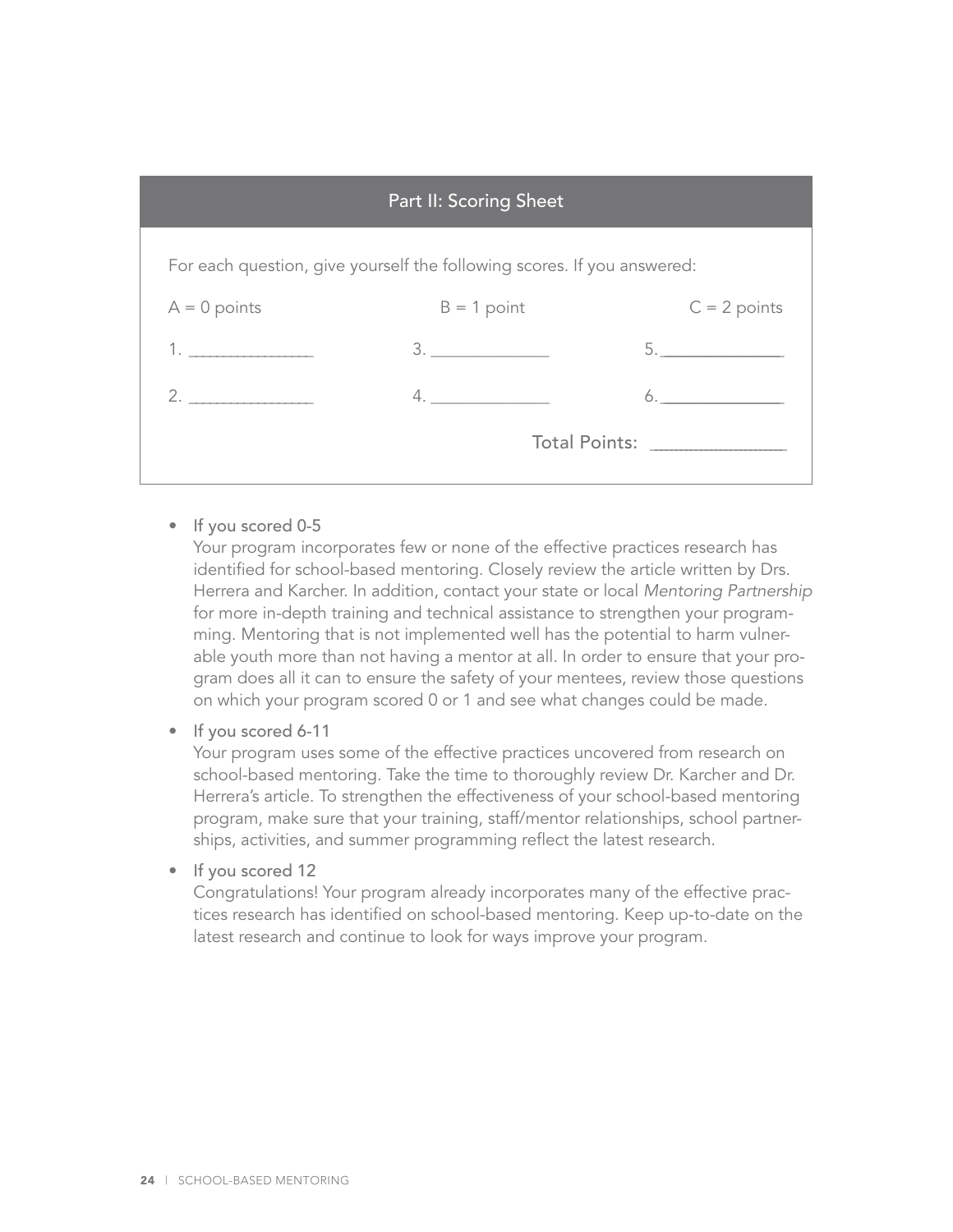## School-Based Mentoring

The Mentor Consulting Group. Consulting firm led by Dr. Susan Weinberger, founder of the nation's first school-based mentoring program. *www.mentorconsultinggroup.com* 

• Two Decades of Learned Lessons from School-Based Mentoring *www.mentorconsultinggroup.com/pub/lessons.doc*

MENTOR/National Mentoring Partnership. The leader in expanding the power of mentoring to millions of young Americans who want and need adult mentors. *www.mentoring.org*

- High School Mentor Activity Report *www.mentoring.org/program\_staff/eeptoolkit/operations/ongoing/ highschoolmentoractrpt.doc*
- How to Build a Successful Mentoring Program Using the Elements of Effective Practice™ *www.mentoring.org/\_DownloadFiles/Mentor%20Tool%20Kit\_full.pdf*

Northwest Regional Educational Laboratory - National Mentoring Center. National organization that provides training and technical assistance to youth mentoring programs. *www.nwrel.org/mentoring*

- The ABC's of School-Based Mentoring, Technical assistance packet. *www.nwrel.org/mentoring/pdf/pack1.pdf| www.nwrel.org/mentoring/pdf/pack1app.pdf*
- Keeping Mentoring Relationships Going during the Summer Months, Fact sheet. *www.edmentoring.org/pubs/factsheet2.pdf*

U.S. Department of Education. Federal government agency that provides funding, resources, and guidelines for schools and mentoring efforts throughout the country. *www.ed.gov*

• Yes, You Can: A Guide for Establishing Mentoring Programs to Prepare Youth For College *www.ed.gov/PDFDocs/yyc.pdf*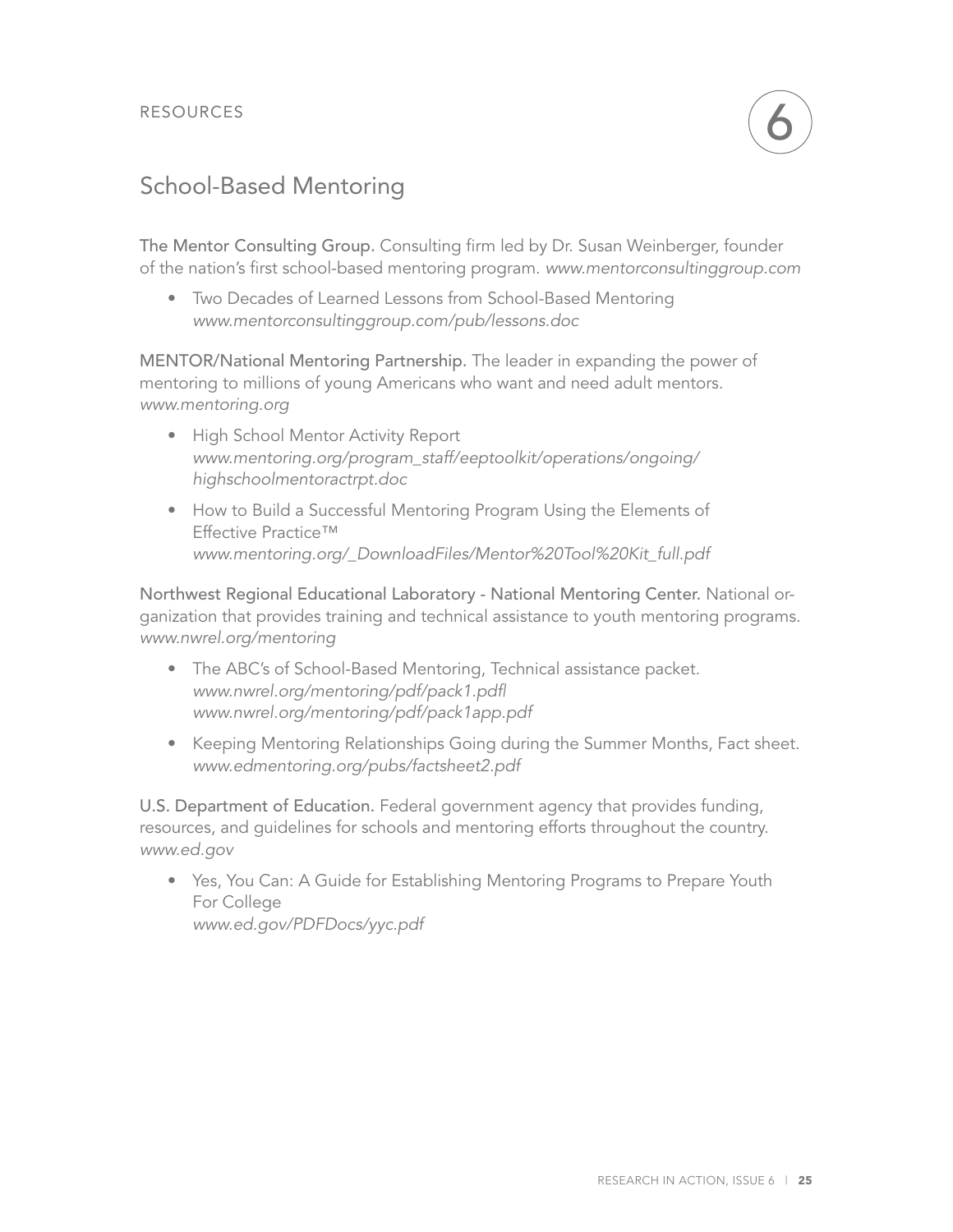Notes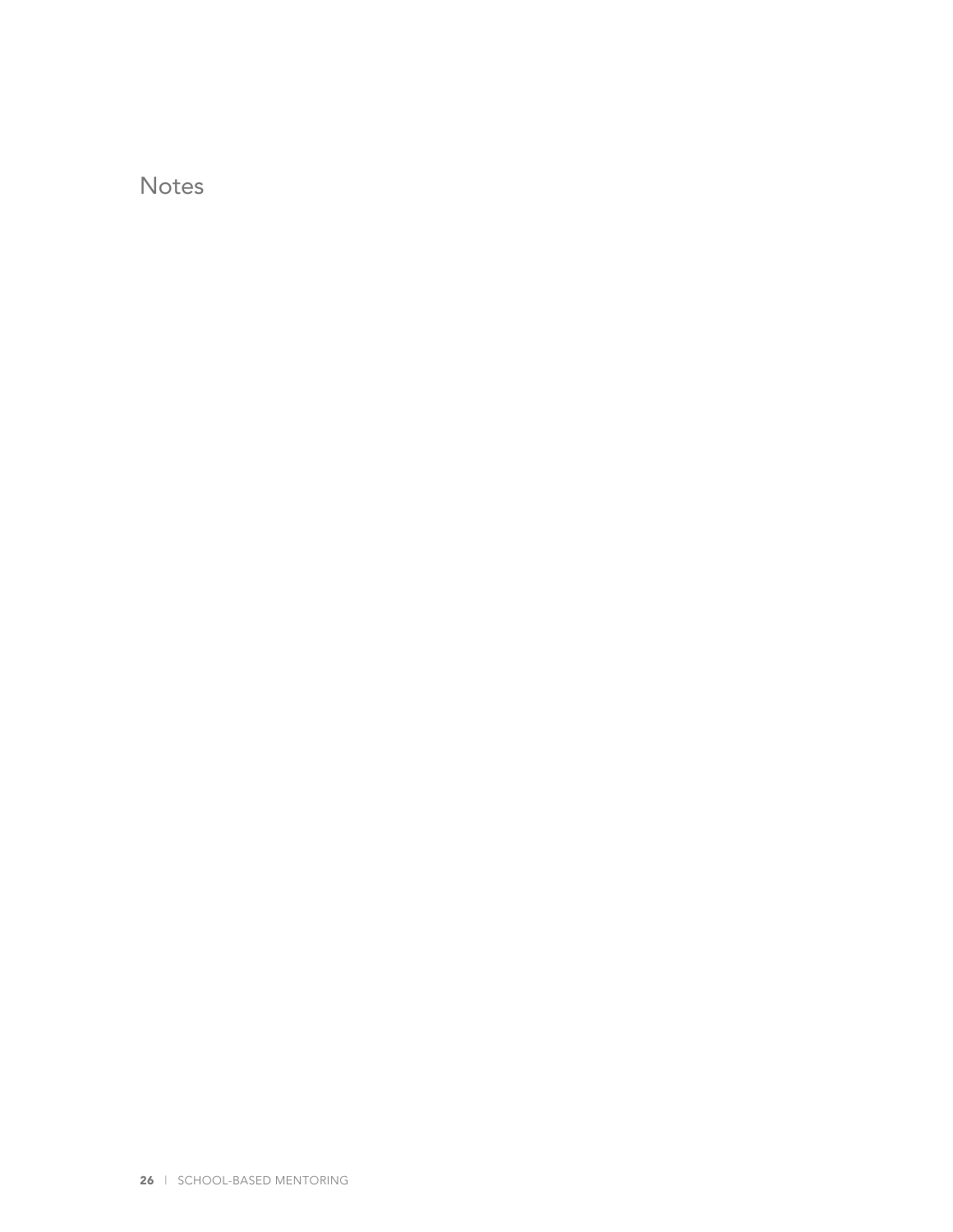Notes